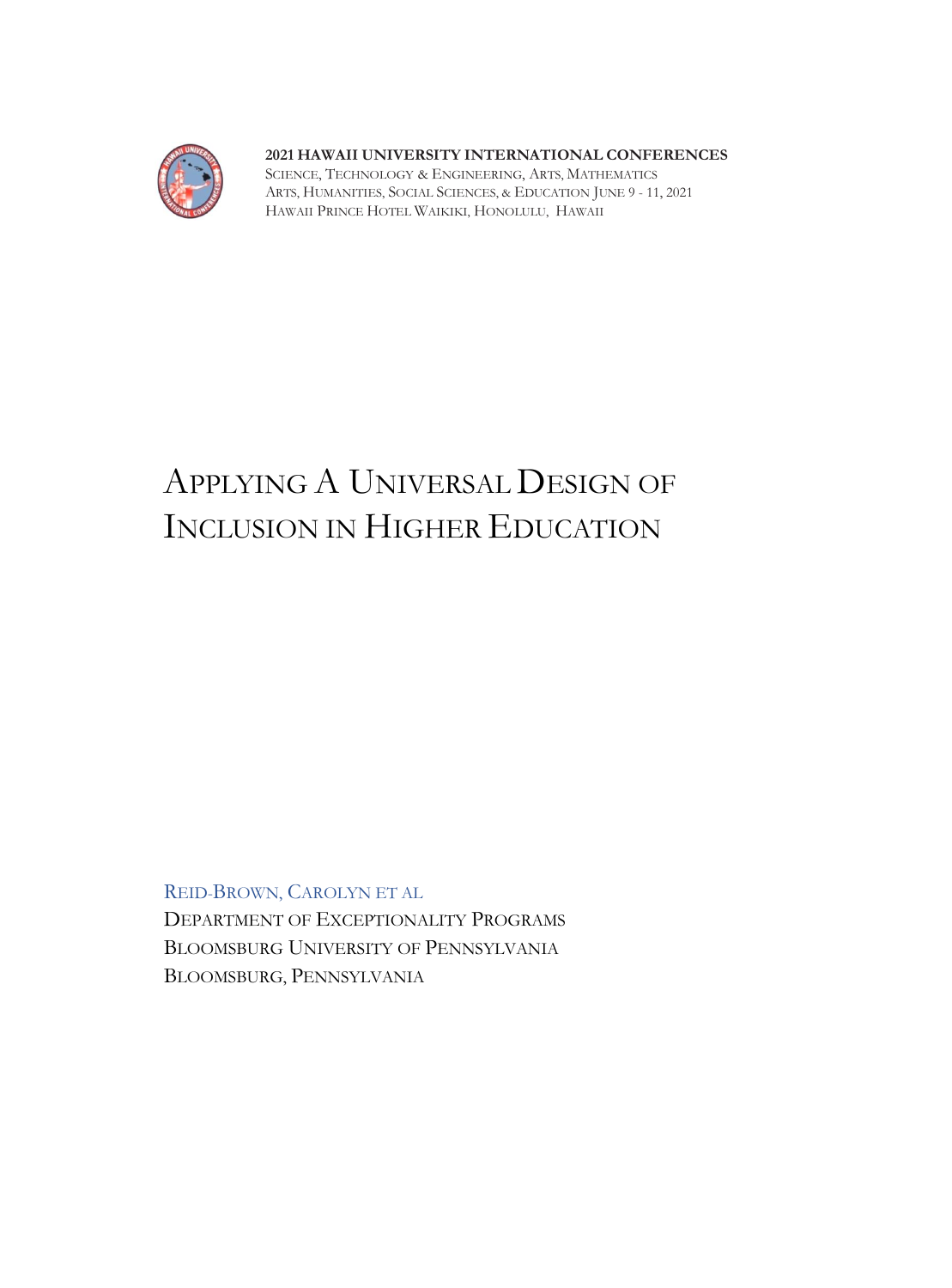**Dr. Carolyn Reid-Brown Dr. Mindy Andino Mr. Tyler Zettle** Department of Exceptionality Programs Bloomsburg University of Pennsylvania **Dr. Kristin Austin** Independent Scholar Bloomsburg, Pennsylvania

# **Applying A Universal Design of Inclusion In Higher Education**

# **Synopsis**:

Universal Design of Inclusion (UDI) creates an environment that enables all students to succeed across all curricular experiences. This paper presents the argument that the application of UDI as a deliberative process of policy development will inform and impact practice in the areas of student affairs, professional development, instructional practices and sustainability. This will ensure access and improved outcomes for all students including students with exceptionalities in higher education.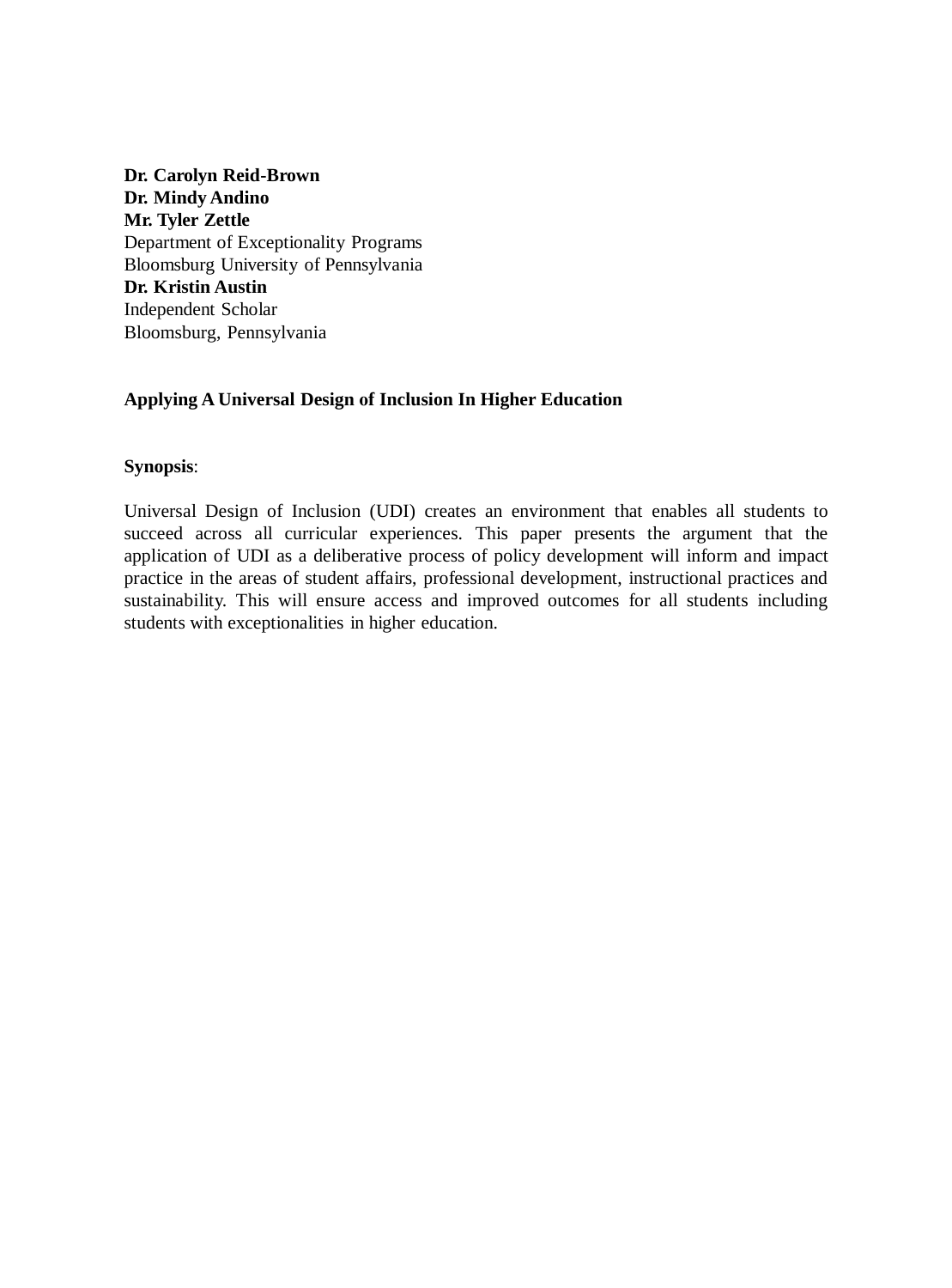# **Applying A Universal Design of Inclusion In Higher Education**

Carolyn Reid-Brown, PhD Bloomsburg University of Pennsylvania

Mindy Andino, EdD Bloomsburg University of Pennsylvania

> Kristin Austin, EdD Independent Scholar

Tyler Zettle, M.Ed Bloomsburg University of Pennsylvania

# **Abstract**

The purpose of higher education is not just for knowledge, but also for universal utility. In meeting its purpose, institutions of higher education need to ensure that all students have equal access and engagement in their college educational experiences. Despite existing efforts, persons of difference invariably face challenges of inclusion in their college experience that can be mitigated with appropriate policies and practices.

The premise of this paper is based on the principles of universal design, universal design of learning (UDL), and inclusion - access for all while incorporating equal opportunity for all students to succeed in the classroom. Higher education typically addresses inclusion as an addon, rather than an intentional element of planning. A *Universal Design of Inclusion* creates an environment of intentionality that enables all students to succeed both academically and across co-curricular experiences. It focuses on implementing strategies that impact: student affairs, professional development for faculty, and instructional practices.

The assertion of universal design of inclusion (UDI) is that inclusion is a deliberative process of policy development that then informs practice. This paper discusses the following:

- Student affairs—examining how practitioners should frame their work through the UDI lens. This includes housing and residence life, programming, academic advising, and general student development.
- Faculty professional development and instructional practice—how faculty training in the implementation of UDI across all disciplines as a matter of policy impacts student outcomes. Training focuses on instructional design and coordinating and collaborating across all student services through the prism of inclusion.

These authors posit that as a matter of advocacy for persons of difference, realizing full inclusion in institutions of higher education through UDI-informed practices and policies will ensure full access for all students leading to more positive experiences and improved outcomes overall.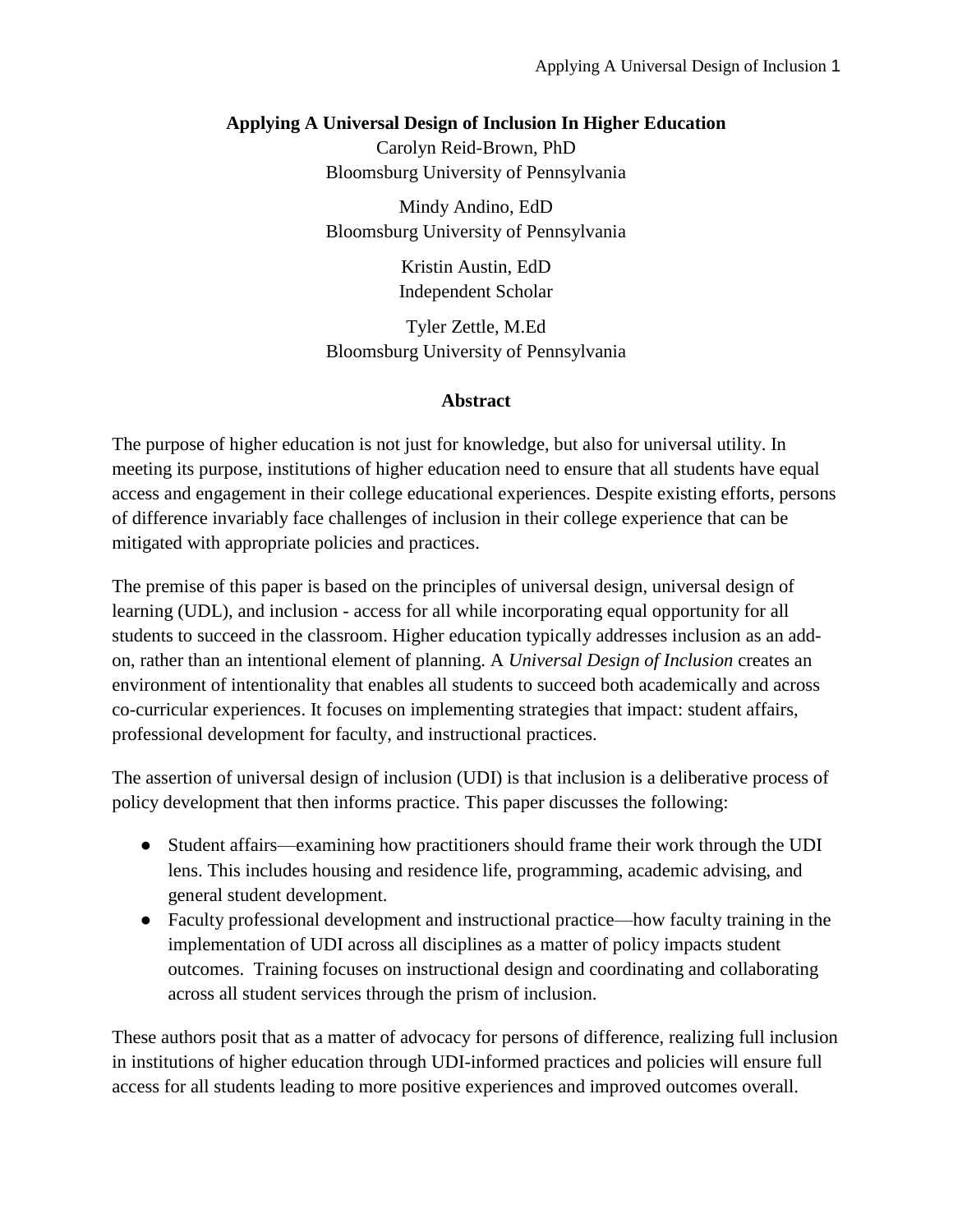#### **Introduction/Background**

What is the purpose of institutions of higher education? The response to this question would depend on to whom the question was posed. According to Chan (2016), the expectation of undergraduate students in engaging in higher education and obtaining a degree is "instrumental and personal' while the perspective of the education providers 'tends towards highly ideal lifeand society- changing consequences" (p.1). There may be a consensus that the purpose of higher education is not just for knowledge, but also for universal utility. In meeting its purpose, institutions of higher education need to ensure that all students and their differences be acknowledged and that they all are afforded equal access and engagement in their college educational experiences. This is even more important when the layer of disability is added. As such the concept of inclusion must be central to the ethos of the institution and be a driving factor that informs policy and practice.

#### **Frameworks to Support Universal Design of Inclusion in Higher Education**

Universal Design of Inclusion (UDI), builds on the frameworks of the principle of universal design (UD) - access for all - while incorporating universal design of learning (UDL) equal opportunity for all students to succeed in the classroom. Both UD and UDL consider how traditional ways of operating result in barriers to the physical, academic, social, and emotional experiences for non-traditional students or students of difference. These barriers are entrenched in the physical plant, the climate of the institution, instructional methodologies, materials and assessment, lack of representation of varying identities, and institutional policies to name a few. Universal design and UDL encourage institutions and stakeholders to proactively consider systemic and educational approaches that would lead to improved student outputs in an environment of inclusion, acceptance, and empowerment.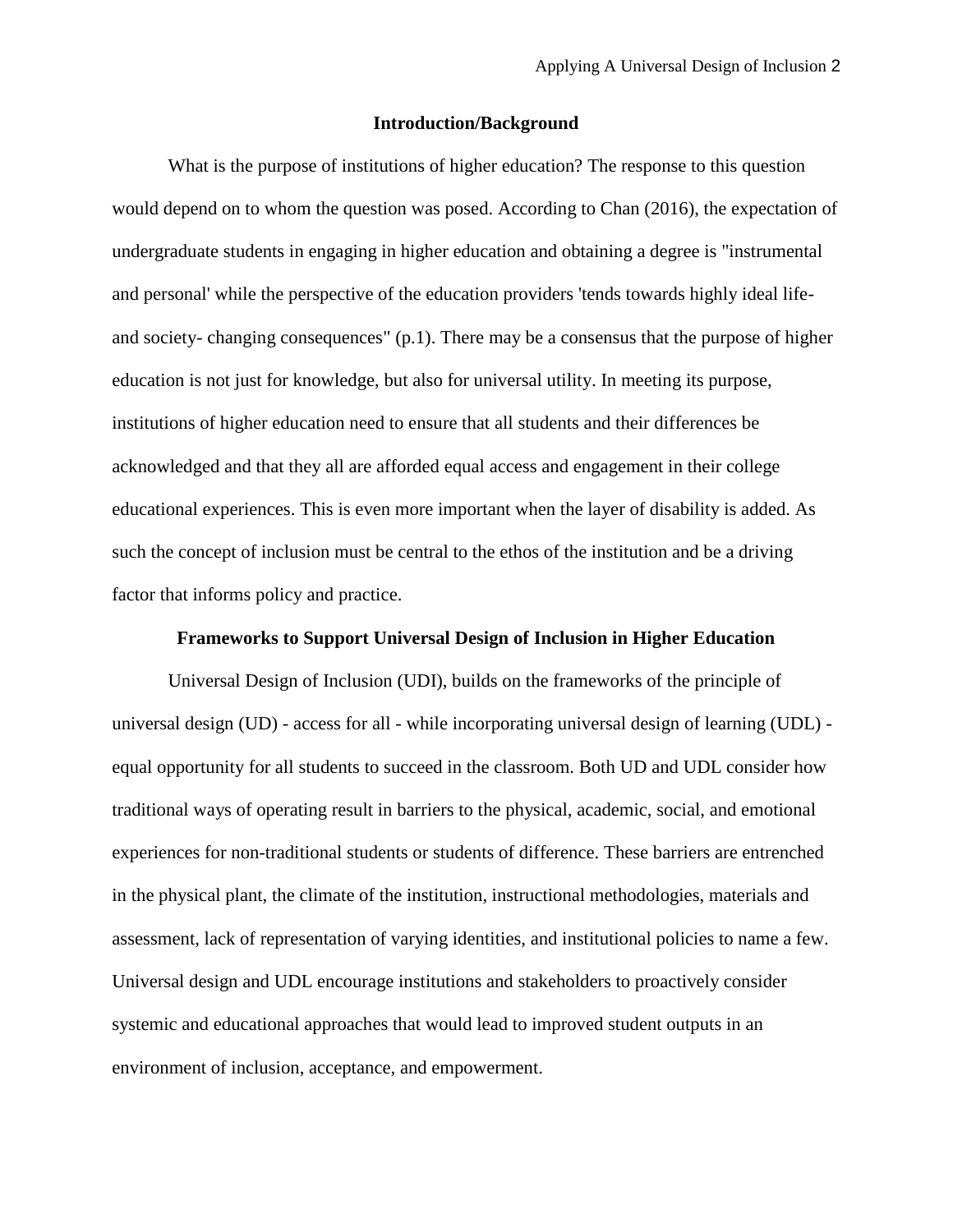### **Universal Design**

Universal design was born from the world of architecture. The term was coined by famed architect Ronald Mace, a devoted advocate for the rights of people with disabilities. His advocacy was reflected in his work as he saw the concept of UD as designing the built environment and all products to not only be usable by everyone to the greatest extent possible but also be aesthetically appealing. It intends to design and construct equal access to facilities and products considering the needs of the broadest possible range of users. According to the Center for Excellence in Universal Design (2020)

Universal Design...is not a special requirement, for the benefit of only a minority of the population. It is a fundamental condition of good design. If an environment is accessible, usable, convenient and a pleasure to use everyone benefits. By considering the diverse needs and abilities throughout the design process, universal design creates products, services, and environments that meet peoples' needs. Simply put, universal design is good design (para. 1).

The UD principles put forward that full access is designed from the outset - it is not an afterthought. It is more cost-effective than retrofitting and more elegant and easy to use while increasing access opportunities for all.

## **Universal Design of Learning**

The National Center on UDL (2013) described UDL as "a blueprint for creating instructional goals, methods, materials, and assessments that work for everyone - not a single, one-size-fits-all solution but rather flexible approaches that can be customized and adjusted for individual needs (para. 1)." UDL reduces barriers to instruction, provides appropriate accommodations and supports as needed, and maintains high achievement expectations. It facilitates the design and implementation of a flexible and responsive curriculum offering options for how information is presented, how students are engaged in the learning process, and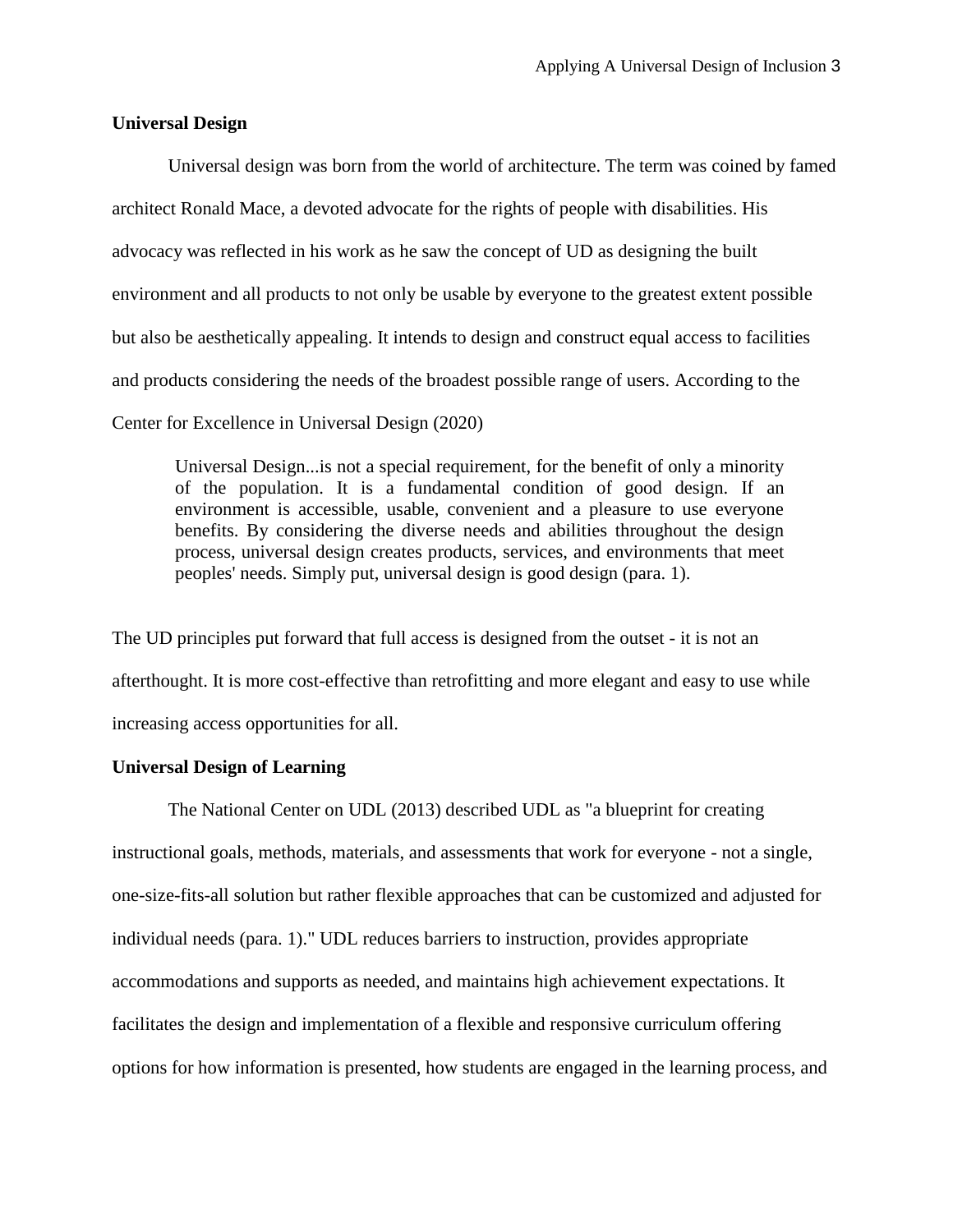how students respond or demonstrate their knowledge and skills. UDL requires an examination of the potential barriers to success and designing the instructional experience to meet the needs of the learners at their respective levels.

Tienda (2013) defines inclusion as "organizational strategies and practices that promote meaningful social and academic interactions among persons and groups who differ in their experiences, their views, and their traits" (p. 467). The principles of UD and UDL when applied to this concept of inclusion, provides a framework for identifying potential barriers that may affect students of difference, and informs the design and implementation of policies and practices that can mitigate the adverse impacts resulting in a more positive experience for all students. This framework is the *Universal Design of Inclusion* (UDI). See Figure 1.

#### **What is Universal Design of Inclusion?**

Universal Design of Inclusion is the deliberate creation, restructuring, and maintenance of policies, programming, and education to create an environment of acceptance, celebration, and empowerment of individuals, as they are while respecting the diversity of individual identities, exceptionalities, and other characteristics. It builds on the principles of full access for all students of difference as designed from the outset, increasing opportunities for access by removal of barriers or providing accommodations to ensure full engagement. To appreciate the need for UDI, it is helpful to have an understanding of the history of exclusion/inclusion in educational settings.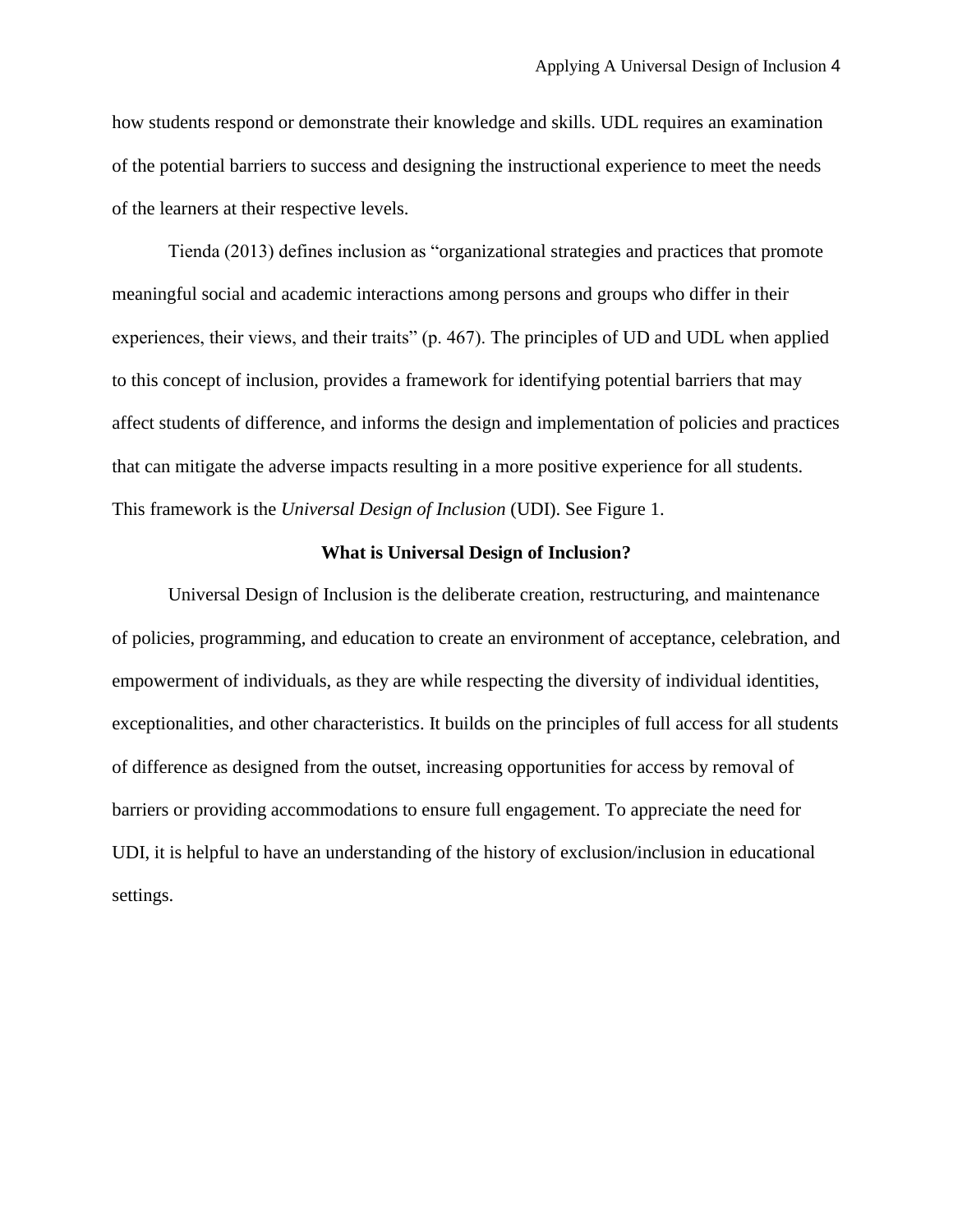

**Figure 1 Universal Design of Inclusion Framework**

## **A Brief History of Exclusion/Inclusion**

Historically, the conversation and practices around inclusion or exclusion had their origins in how persons with disabilities were perceived and treated. Persons with disabilities or persons who were in any way perceived as different or deviating from society's norm, were actively and invariably excluded from activities and spaces that others freely and readily were able to access. In fact, persons with disabilities were forced into isolation and exclusion. In the United States, with the advent of the civil rights era from the mid-1960s and leading up to the 1980s, there was a push for advocating for the rights of persons with disabilities and persons of difference to be included and have access to the same spaces and experiences as other members of society (Wizner, 1993). Landmark cases were presented and significant laws were passed. Of great significance was *Brown v. Board of Education* of 1954 which impacted the treatment of all students in education as segregation based on characteristics such as race or disability was outlawed. Public Law (P.L.) 93-112, the Rehabilitation Act, commonly referred to as Section 504, was passed in 1973 which stated that agencies or activities receiving federal funding could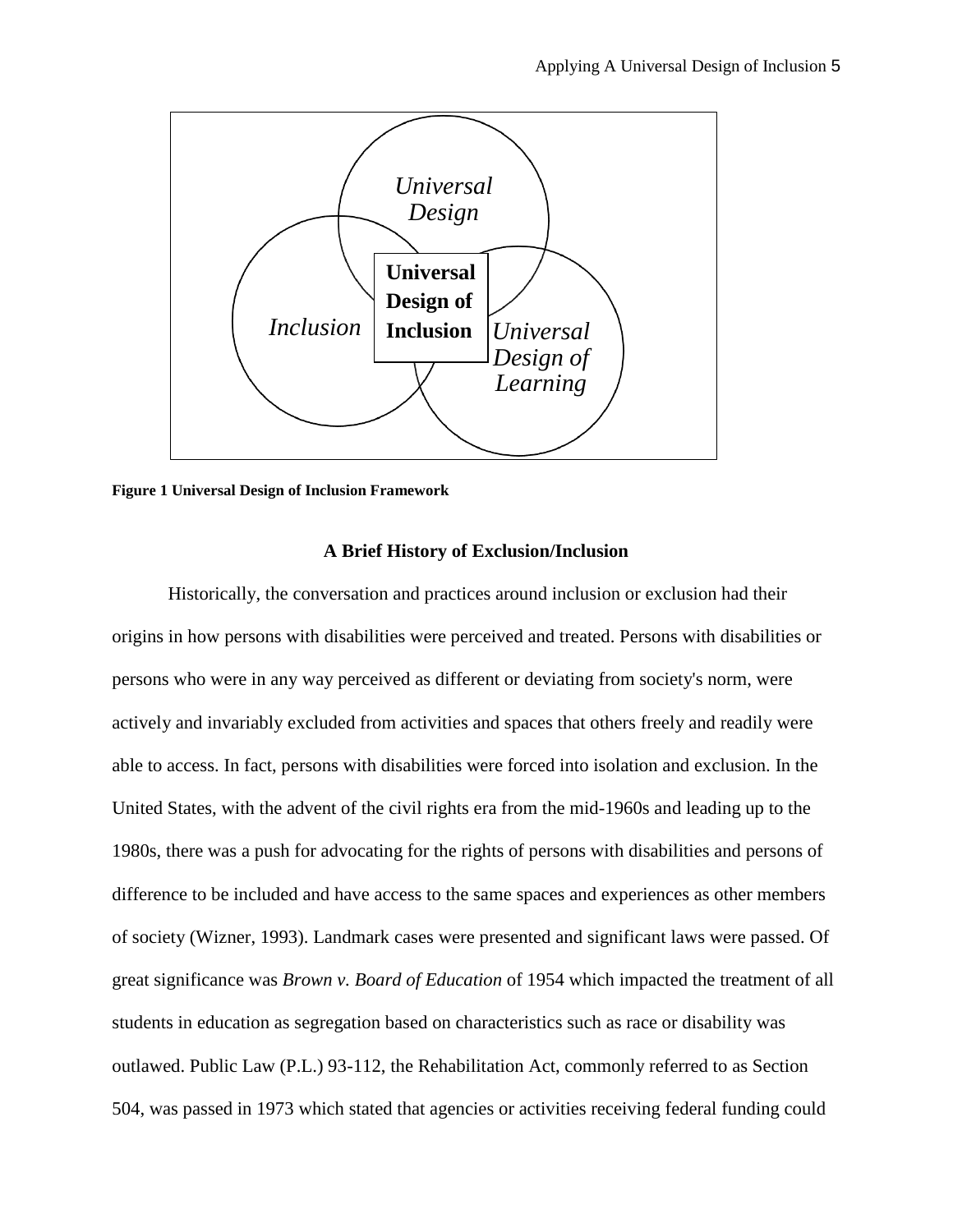neither deny benefits to nor discriminate against individuals with disabilities. Increased access to, and greater visibility within the school system for persons with disabilities, as well as their successes in academic spaces, brought a shift in the perspective of society in terms of inclusion of this population.

Despite this shift, there was still resistance to inclusion, especially in educational institutions. Reasons cited were lack of funding, teacher training, or the physical environment to address the needs of these students. The Americans with Disabilities Act (ADA) was enacted at the end of the 1980s and afforded anti-discrimination protection for all persons with disabilities. In the 1990s, the Individuals with Disabilities Education Act (P.L.) 101-476 (IDEA) was enacted providing for free, appropriate public education, appropriate, non-discriminatory evaluation, an individualized education plan, receipt of education in the least restrictive environment, provisions for parental participation in all processes, and procedural safeguards for parents and students to enforce their rights under federal law. IDEA was reauthorized in 2004 and its most recent amendment is through P.L. 114-95, the Every Student Succeeds Act of December 2015. As a result of these laws and others like it, education as a right, inclusion for all, and the mandate of accountability lead to greater empowerment of persons with disabilities.

As previously stated, discussions around inclusion, or the lack thereof, are often addressed within the context of persons with disabilities. In higher education, especially over the past decades, race and ethnicity have been the major focus. Historically, the efforts of people of color and persons with disabilities have laid the foundation for change and inclusion for other persons of difference. Despite existing efforts, persons of difference invariably continue to face challenges of inclusion in their college experience. Taking into account the growing diversity in the population of students in higher education, the definition of inclusion needs to more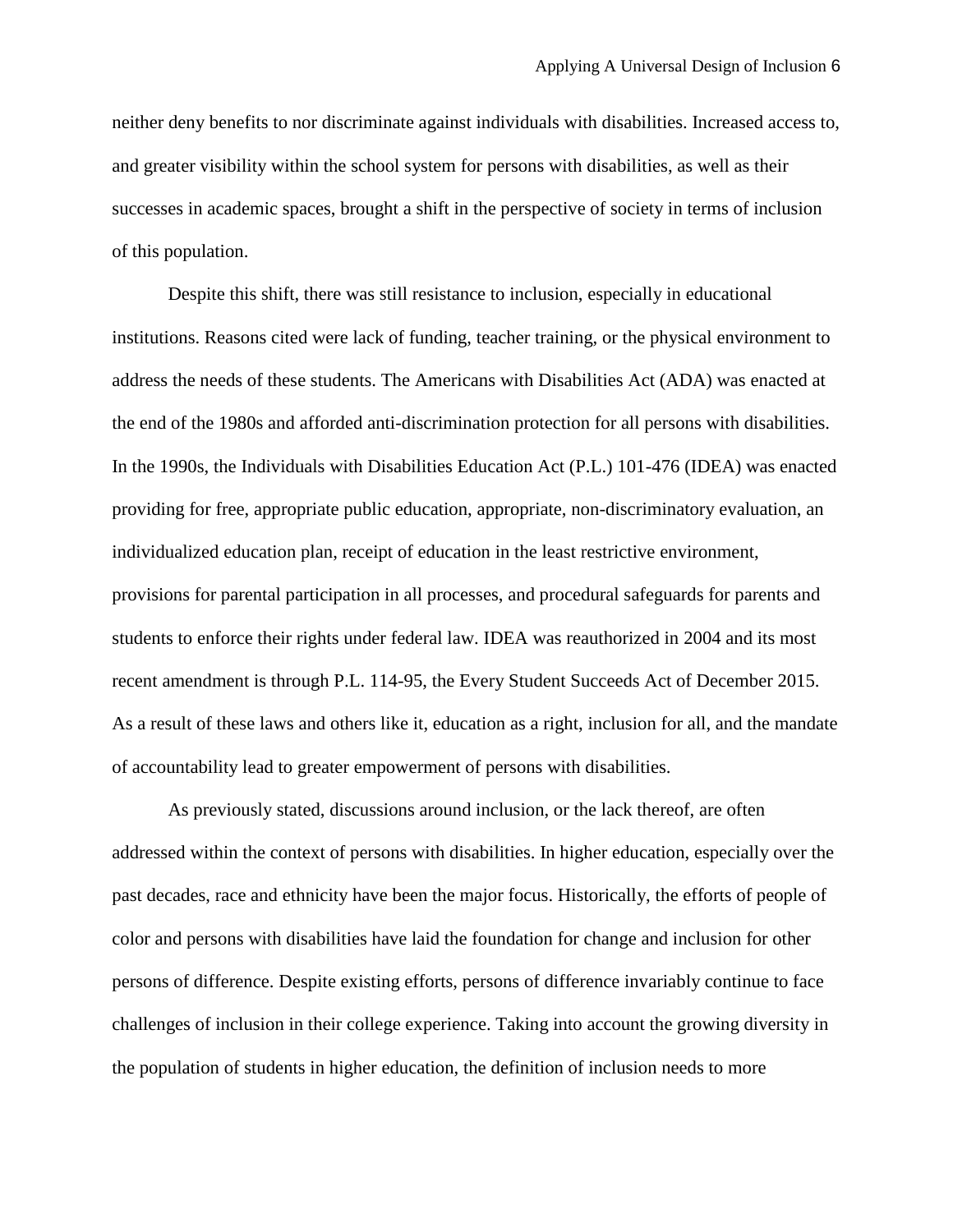appropriately reflect that reality as presented by Tienda's (2013) definition. On this premise, the challenges of inclusion in the college experience can be mitigated through appropriate policies and practices as informed by UDI.

#### **Why a Universal Design of Inclusion**

Higher education typically addresses inclusion as an add-on, rather than an intentional element of planning. UDI creates an environment that enables all students to succeed both academically and across co-curricular experiences. It focuses on policy development which impacts: student affairs, professional development for faculty, instructional practices, and education for sustainability. In turn, creating an environment based on inclusion instead of an environment needing an abundance of accommodations after individuals decide to partake in the experiences. Creating an environment with UDI at its core will allow for the immediate inclusion of any individual.

Universal Design of Inclusion increases access for all students. The inclusion would be introduced at the forefront of development rather than an afterthought. This would increase the immediacy of accessibility and inclusion rather than a student needing to express their need for accommodation and wait for accommodations to be developed and implemented. Immediate access would increase the inclusivity of the environment by allowing any individual to enter the environment without any stipulations; expressing needs for accommodations. Decreasing the stipulations of entering an environment would in turn increase the quality of diverse interactions by removing the potential for conflict or delay in providing accommodations and creating a truly inclusive environment. Increasing the quality of diverse interactions would likely in turn lead to higher retention within the environment by creating communities for individuals to gather and share more diverse views that can currently be found in many environments where inclusivity is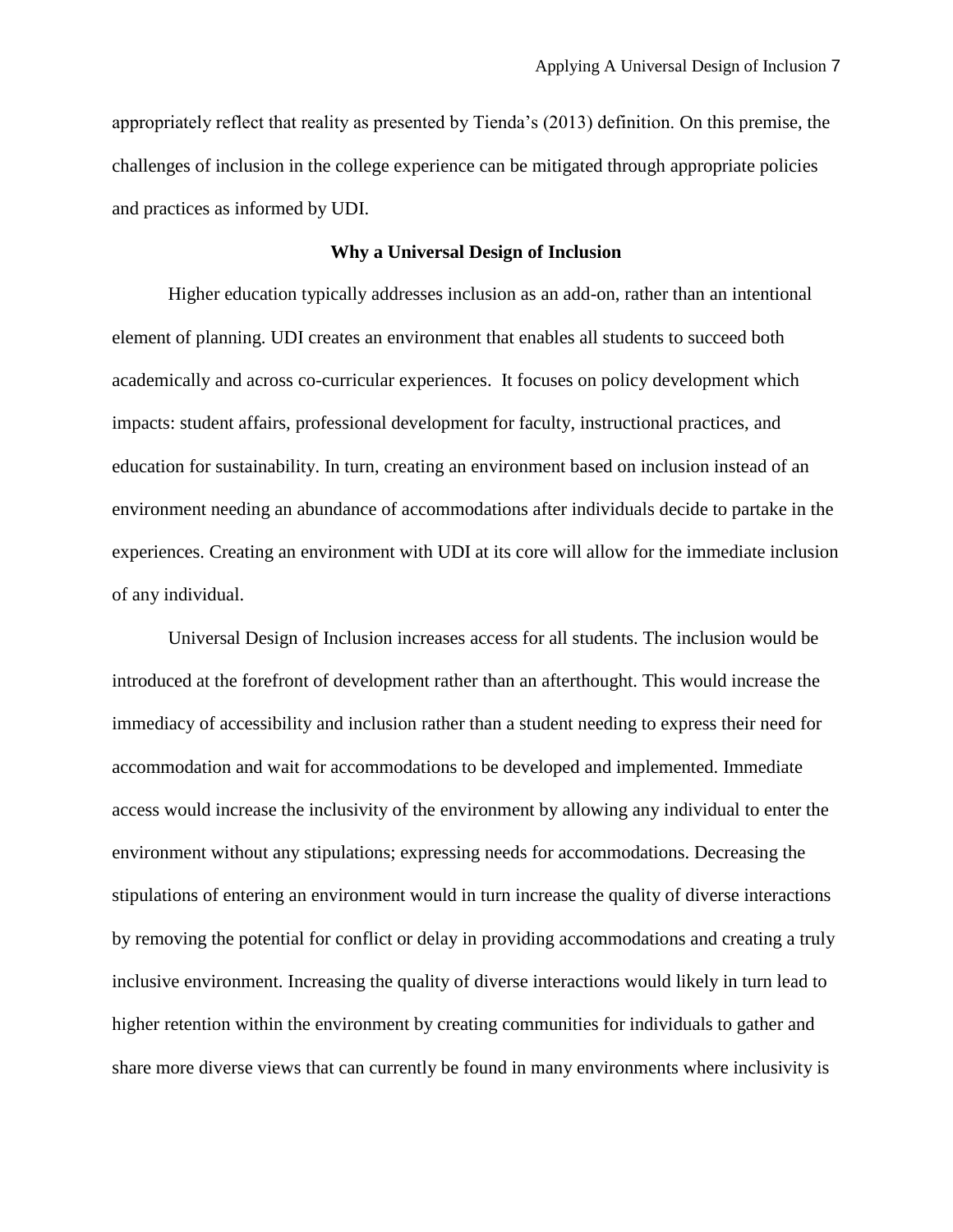the afterthought. When creating an environment, putting a focus on inclusivity rather than on assimilation at the forefront can lead to an increase in individuality which better enables persons to feel more like a member of the group without experiencing a loss of identity. The individual will have the opportunity to continue to own their culture, background, and world views instead of abandoning said characteristics in an attempt to be a contributing member of the community. When environments are built upon UDI, participating individuals will not only be able to further their learning through their peers but also through their participation in the UDI-based environment. Participation in a UDI environment would begin to standardize the utilization of UDI when attempting to create future environments.

#### **Challenges to/for UDI**

Historically higher education institutions have strived to provide a high-quality education for students who attend through challenging environments. In attempts to create an environment that fosters student development, policies were created, traditions were formed, and unconscious biases were developed based upon those who did not meet the preconceived ideology of the ideal student. While higher education has acknowledged and overcame many of these policies, traditions, and unconscious biases, as students' needs continue to develop and evolve, policies, traditions, and unconscious biases will need to be continually challenged and adjusted or removed. Without the adjustment or removal of policies, traditions, or unconscious biases, an environment that was initially developed with the concept of UDI will become stagnant and regress to one based upon assimilation to the dominant ideology.

While an environment that was developed with the concept of UDI at the forefront will become stagnant or regress without checking unconscious biases, policies, and traditions it will also not be possible to truly create an environment based upon UDI if these barriers are not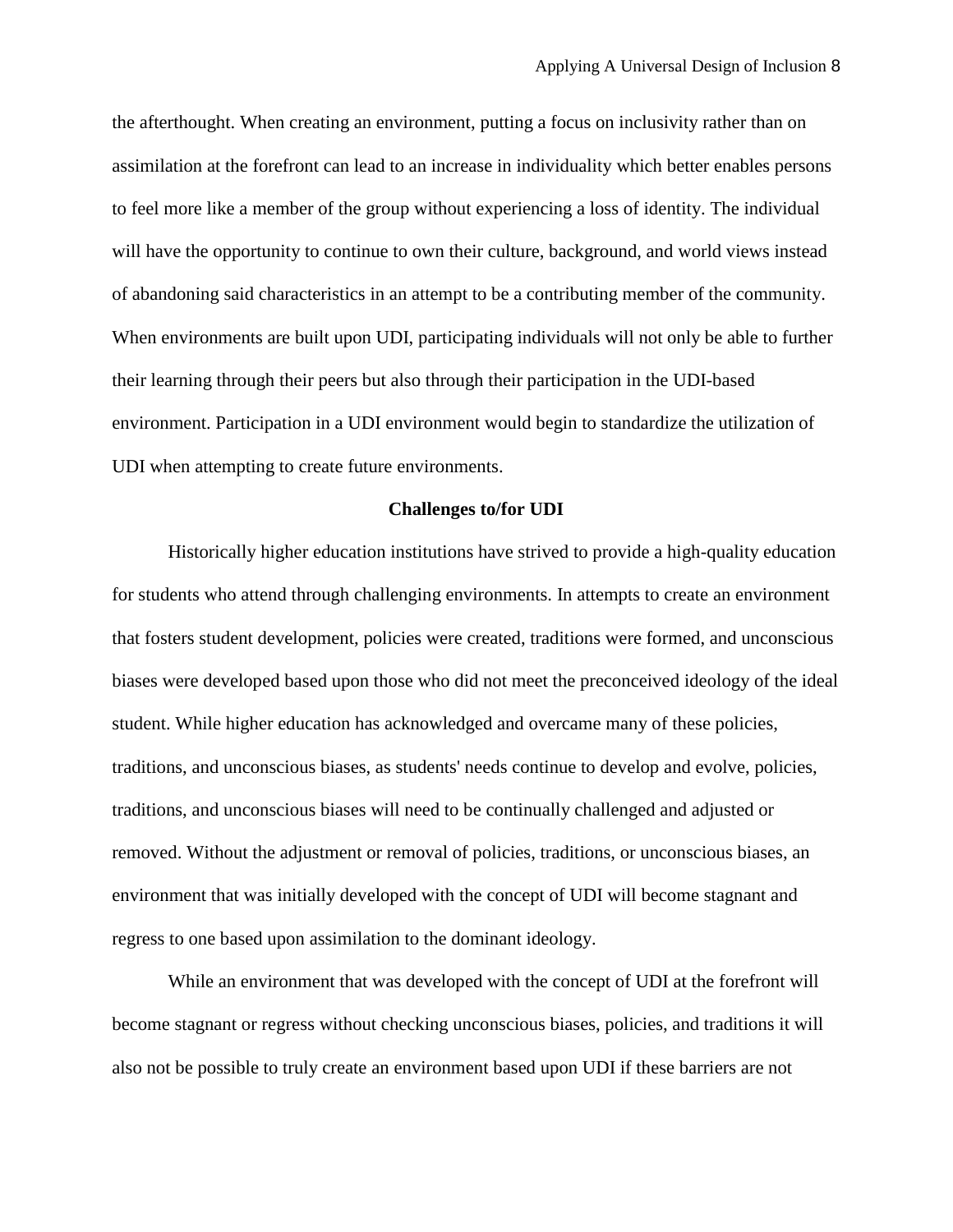adjusted and reviewed frequently. Policies that are outdated or limiting can prevent a UDI environment from beginning to develop. Traditions can inherently go against a UDI environment. If the environment is based upon UDI but has traditions that are not truly inclusive, the environment is destined for failure. If unconscious biases are not addressed while in the UDI environment, they will pose a risk to the environment's overall health. While unconscious biases are a risk to the health of the environment, they will be present along with limiting policies and disruptive traditions. Unconscious biases, if left unaddressed, can lead to a slow desecration of the UDI environment as it will not allow for all members to achieve their individuality and lead to individuals beginning to assimilate to meet the expectations of the biases.

While these unconscious biases, policies, and traditions may be identifiable in the current time, it will take a continual reassessment of the environment to be able to identify the upcoming and timeliness of revision needed of the policies and traditions. Policies and traditions may be fitting at one given point in time, but as students' needs develop, as will the need to revisit specific policies and traditions. Without the consistent revision of policies and traditions, an environment based upon UDI will consistently encounter new barriers that will eventually lead to the dilution and eventual dismissal of the UDI environment.

#### **How to Implement UDI**

UDI asserts that inclusion is a deliberative process of policy development that then informs practice. Its implementation will be addressed here through the lens of student affairs, faculty, and sustainability.

## **Student Affairs**

As previously discussed, a universal design of learning framework can transform the inclusiveness of curriculum design, as well as can expand physical and emotional access to a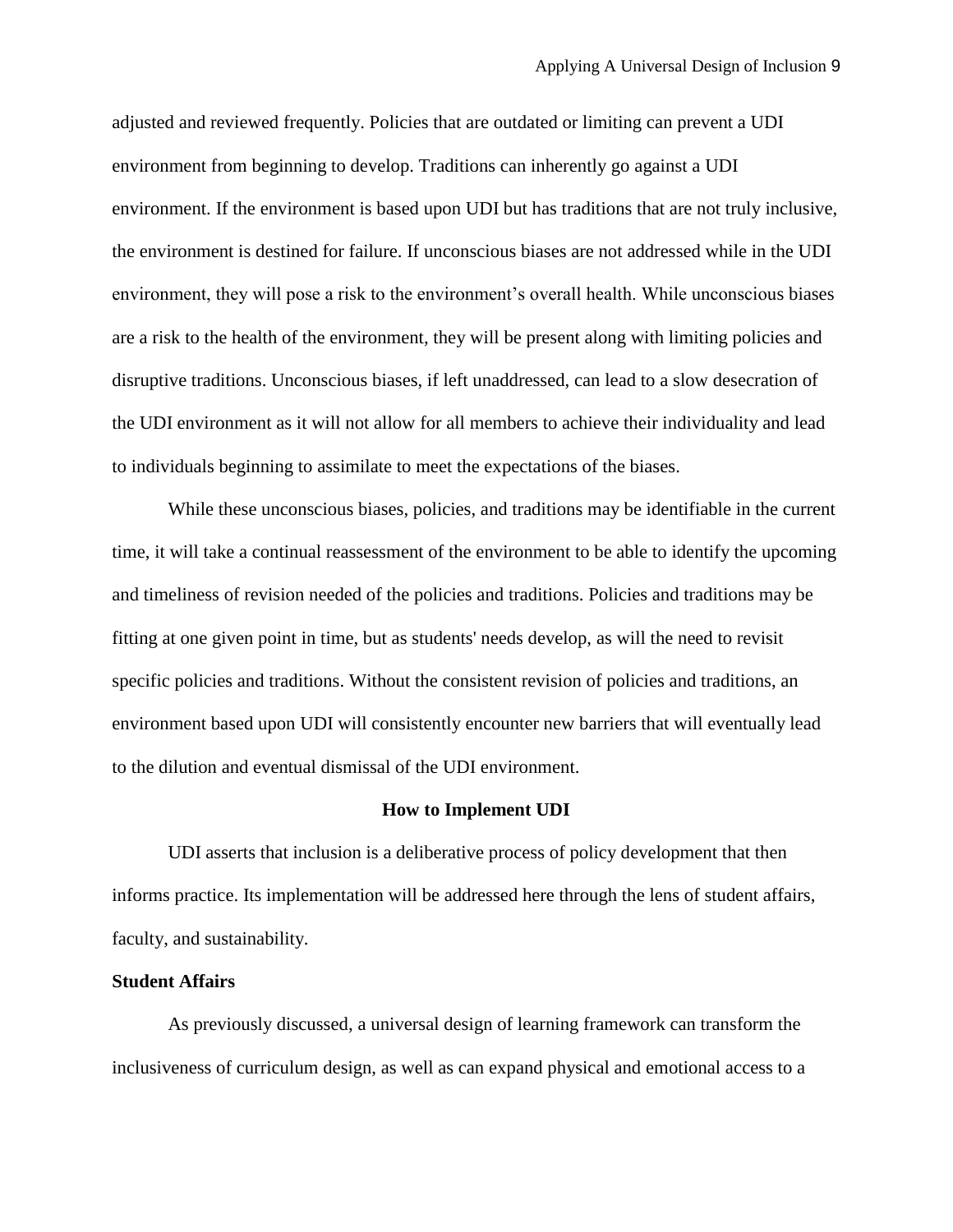learning environment. Missing from the discussion, though, has been how these principles can be applied to the co-curricular learning experiences, often referred to as student affairs, within higher education. For the purposes of this literature, student affairs will be used to describe the co-curricular experiences that perform in tandem with the educational mission of an institution. Functional areas within student affairs might include, but are not limited to, housing and residential life, student clubs and organizations, athletics, career services, health and wellness initiatives, off-campus and commuter services, dining, student activities and involvement, student conduct, identity-based resources, and orientation and first-year experience.

Like other organizations, historically, student affairs practices have tended to center mostly able-bodied, neurologically typical, extroverted, and privileged identities (Stewart & Nicolazzo, 2018). We can observe this bias in the ubiquity of scenarios such as, carb-loaded pizza parties that may disenfranchise diabetics or gluten-intolerant students despite the knowledge that colleges can be impactful in instilling healthy food choices for all demographics (Scourboutakos, et al., 2017; Sogari, et al., 2018); in the lack of captioning or interpreting during a movie or auditory events despite knowing captioning has been shown to positively affect comprehension for all viewers (Morris, et al., 2016; Gernsbacher, 2015); and finally, at popular campus events that do not include areas for students who are equally enthusiastic about their school, but who wish to demonstrate their school spirit in an environment sans a crowded stadium, marching bands, pyrotechnics, and bright lights. Darcy (2012) illuminated the overwhelming lack of accessibility at traditional large events, noting circumstances such as unequal access in staging, seating, toileting, and spectator technology. In these, and many other scenarios, as student affairs attempts to provide fun, engaging, attractive events for all students,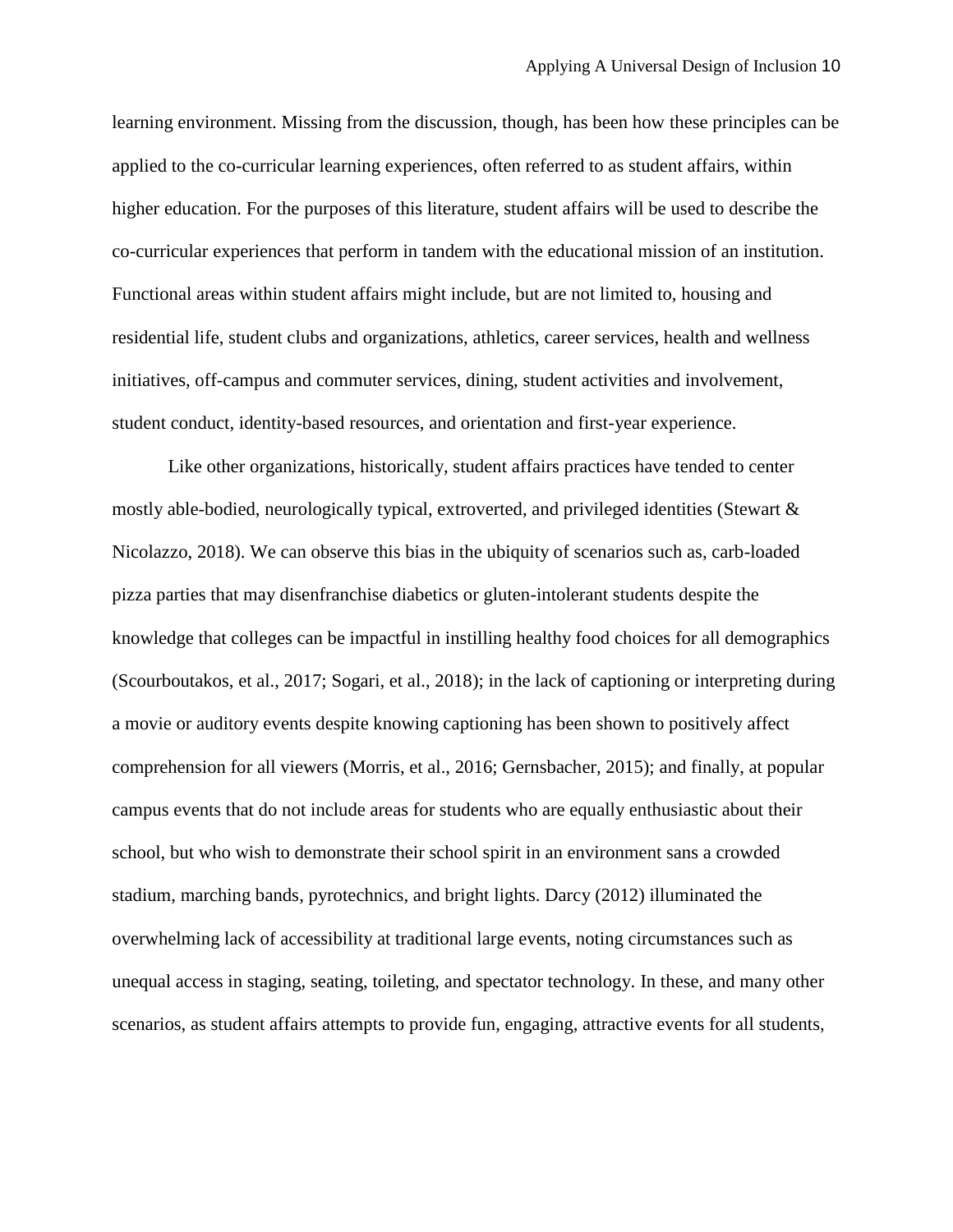by ignoring UDI, the opposite can occur, which is the blatant exclusion of the very students the campus is attempting to include.

Students experiencing inclusion, engagement, and a sense of belonging are paramount goals of the work of student affairs. In fact, the National Association of Student Personnel Administrators (naspa.org) and the American College Personnel Association (myacpa.org), the two overarching professional organizations for the student affairs field, have jointly authored priorities for the student affairs profession. These standards include themes emphasizing a sense of belonging, inclusion, access, and campus engagement (Blimling & Whitt, 1998). With that in mind, identifying concrete strategies that proactively originate from a perspective of UDI for all, rather than stemming reactively from a practice of compliance-based accommodations for a few, is critical for the overall campus and cultural climate and the sustainability of student affairs and higher education. Further, numerous scholars (Blumenfeld, et al., 2016; Leake & Stodden, 2014; Sax, et. al, 2018) have concluded that students with marginalized identities are inherently more likely to persist on campuses where they perceive their identities are included and supported within the institution.

To the point of strategy, higher education can benefit from a UDI approach from as early as a student's first interaction with the institution. By ensuring print and web materials are inclusive and accessible, institutions can widen the reach of the campus's marketing and recruitment messages, as well as the diversity of the audience likely to resonate with the message since nondisabled users have been shown to perceive and engage with a website more positively when accessibility features are integrated (Schmutz, et al., 2019; Henry, et al., 2014)). Next, as students navigate the college search process, providing accessible admissions events, making assistive technology available, delivering information using multiple platforms, and normalizing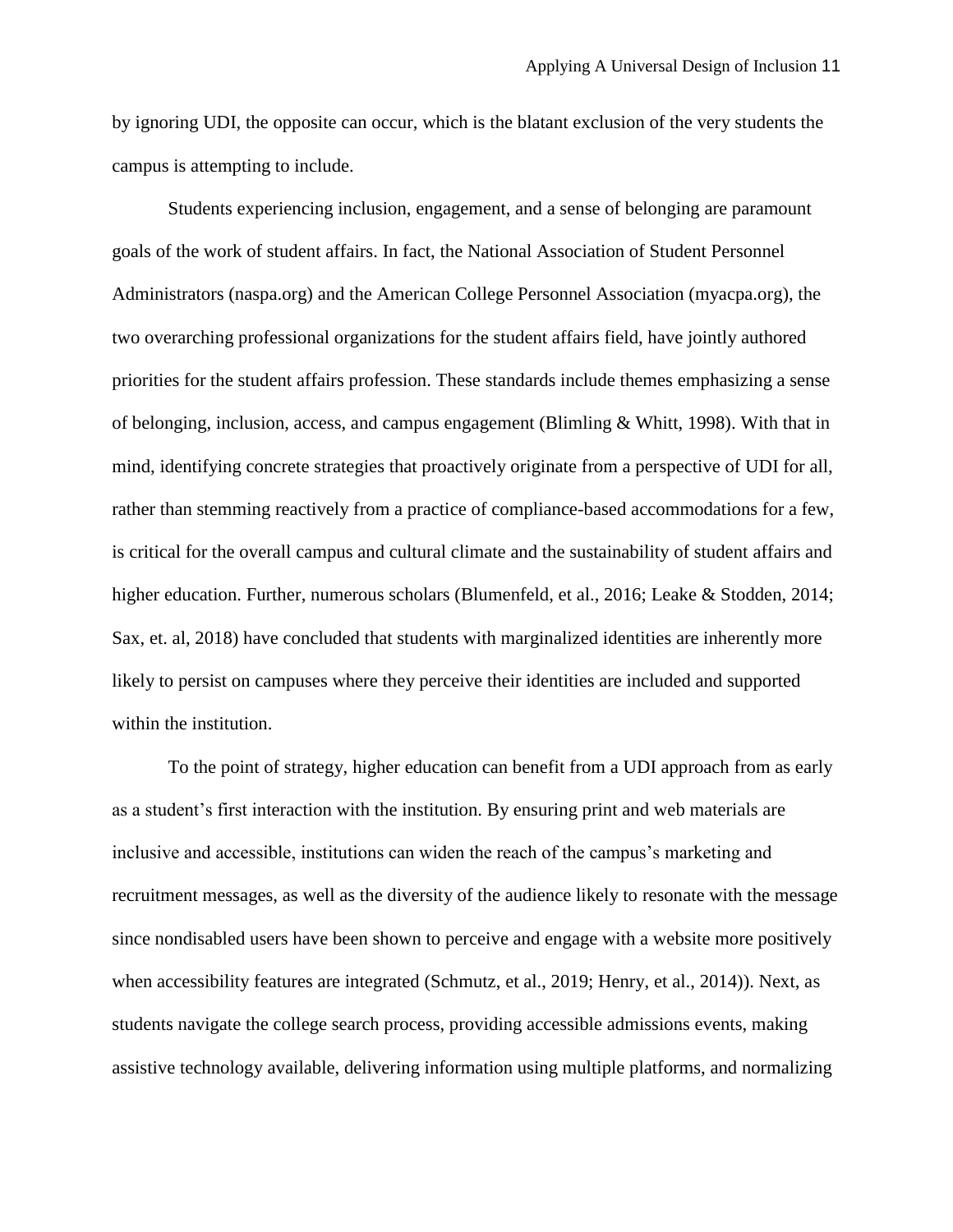inclusive language throughout all engagement opportunities can also demonstrate UDI-oriented behaviors. Examples might include ensuring information about accommodations and identitybased resources are embedded throughout messaging that reaches the entire audience, rather than tailoring it to only a select few. Additionally, rather than individuals having to request certain modifications, habits such as providing all guests with information about the campus's structural accessibility, enlarging the font of printed materials, and ensuring all media are captioned, can normalize the inherent ability-diversity within the community.

According to the 2017 National Orientation Directors Association (NODA) report, once a student is admitted, most universities will offer some sort of new student orientation experience. These experiences are generally held in-person and based on the activities respondents suggested, the events favor those who are comfortable in activities that favor those with extrovert qualities (NODA Databank, 2017), as evidenced by the pervasive use of ice-breaker activities (Toma, 2015). As a result, students who are introverted can feel excluded from, or harmed by orientation programming designed to make them feel welcome as early as their first physical encounter with student affairs. However, instead of eliminating these well-intentioned welcome events, a UDI approach allows student affairs professionals to examine their current offerings through a bio-psycho-social lens, and make any necessary modifications resulting in a more inclusive experience for all. One strategy to this approach could include assessing the environmental stimuli influencing an event.

For example, the American Psychiatric Association (2013) describes environmental stimuli as including, noise level and source, visual clutter, light intensity, sense of touch and comfort, the strength of odors, pace and predictability of the environment, and crowd size. According to Kanakri et al, (2017) and Aron et al., (2012) each of these variables can represent a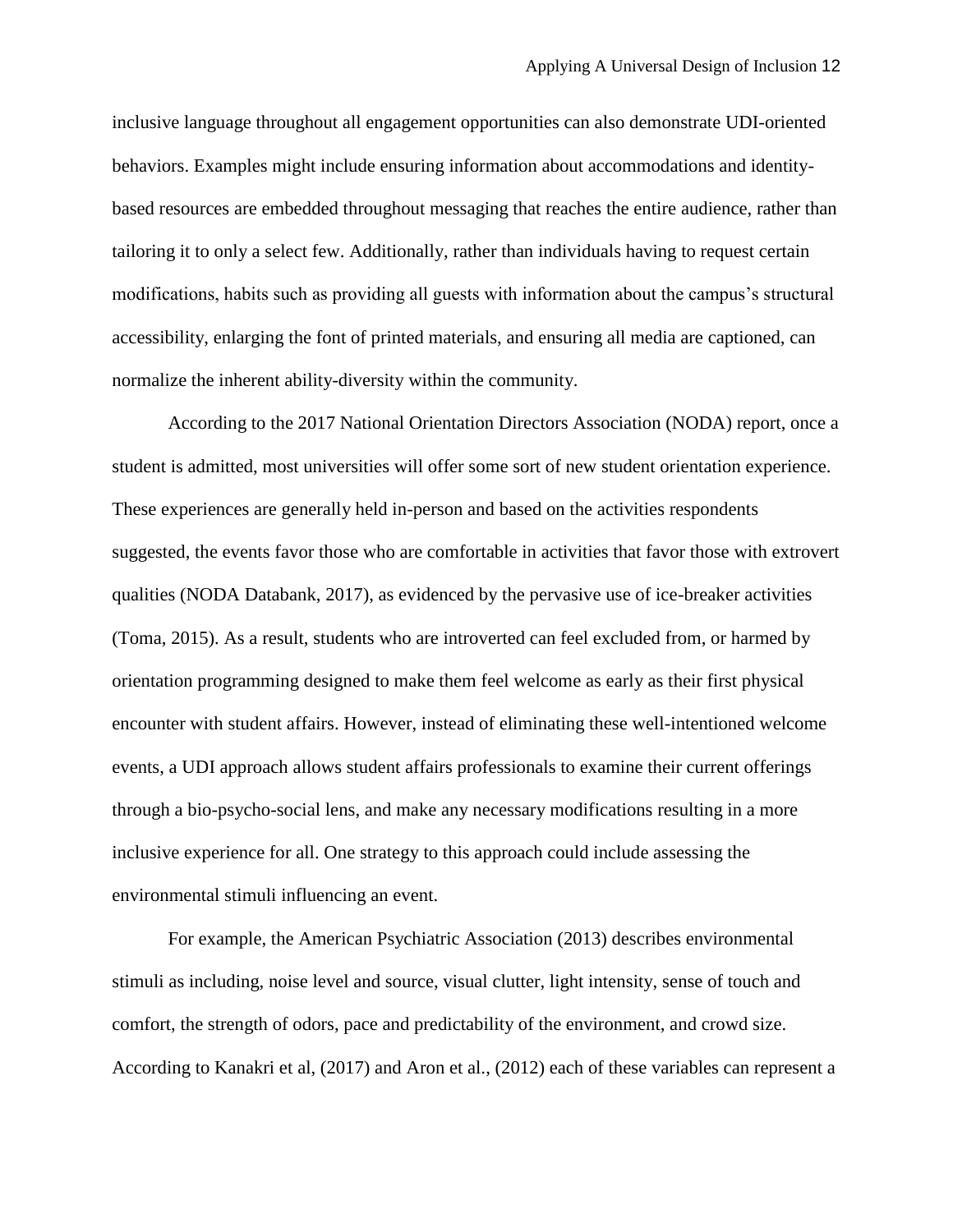triggering event that is positively, neutrally, or negatively experienced, depending on the individual. Under certain conditions, reducing environmental stimuli has been shown to have beneficial effects for those with, and without sensory dysfunctions (Schreuder et al., 2016), which is an especially noteworthy finding since our modern, digital society complicates one's ability to avoid engaging with sensory-input overload (Robson, 2016). Therefore, by designing events that automatically integrate stimuli reduction opportunities, student affairs can contribute to the well-being and positive experience of all students.

St. Joseph's University in Philadelphia, PA, USA, engages in a similar practice at their athletic events. St. Joseph's offers a relief space where individuals who may need a break from the stimuli of the event can visit to experience comfort (https://www.sju.edu/news/sju-unveilsautism-break-room-support-sports-fans-autism). Similarly, Duke University's Cameron Stadium, makes sensory-friendly bags available to guests, which include noise-canceling headphones, fidget tools, verbal cue cards, and weighted lap pads (https://today.duke.edu/2019/12/cameronindoor-stadium-becomes-sensory-inclusive). These examples underscore that eliminating an entire event is not always what is needed, but rather, imagining how the event is experienced by varying identities, and using that understanding to guide event design, is a benefit for all.

In sum, as the functions of student affairs continue to have significant impacts on the retention (Hoyt, 2021) and sense of belonging (O'Keeffe, 2013) experienced by students, it is important to move beyond viewing inclusion as a task of compliance and evolve into viewing inclusion as the foundation of its work. Without UDI, student affairs systems will continue to promulgate a "mythical average norm, creating barriers that exclude the contributions and participation of millions of people all over the world (Ostroff, 2011, p. 1.9)." Although higher education has been slow to incorporate UDI (Tobin, 2018), the current circumstances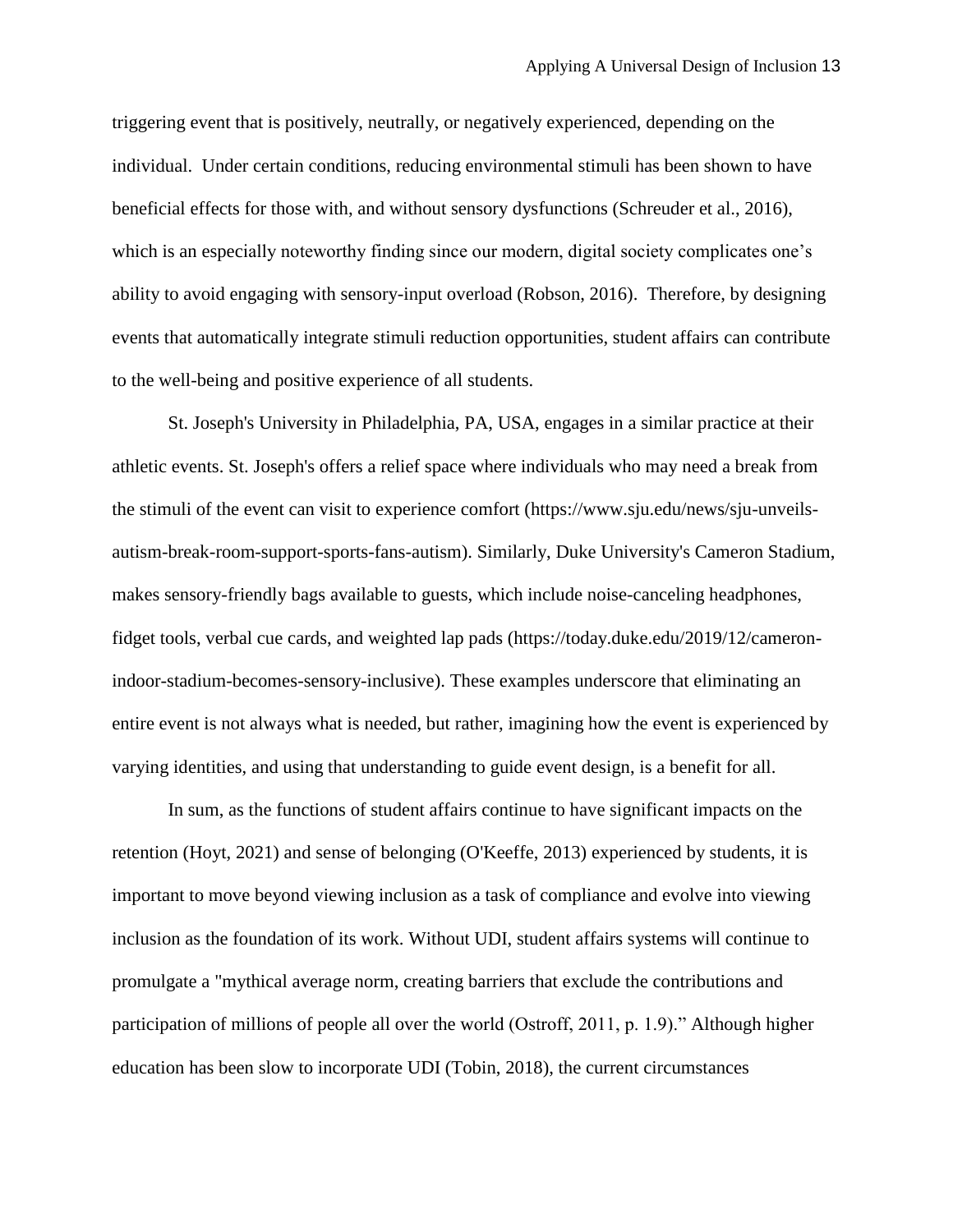surrounding pandemic learning provide an excellent environment in which to observe, intervene, and evolve in appreciation of the vast diversity of students that exist within the co-curricular campus community.

#### **Faculty**

To achieve its purpose of universal utility, institutions of higher education should ensure that their policies reflect the expected standards of engagement for faculty with students in general but more specifically, students of difference as a reflection of their commitment to inclusion, diversity, equity, and access. Faculty professional development and instructional practice, such as faculty training in the implementation of UDI across all disciplines should be a matter of policy. By creating a UDI classroom environment, student outcomes are positively impacted. While not exhaustive, key areas of focus are discussed herein.

The main role and responsibility of faculty is classroom instruction. As such, a key factor to incorporate in training across all disciplines is a thorough understanding of what UDI is and how to incorporate it in teaching pedagogy. With general education, core requirements, and electives, along with major and minor concentrations, students take classes in a multitude of disciplines throughout their collegiate careers. Training and implementation of UDI should focus on instructional design, and coordinating and collaborating across all student services through the prism of inclusion. One element that should not be overlooked is training in the strategies special education educators employ to meet the needs of diverse learners. These strategies can be applied to an entire classroom from the beginning for effective and meaningful learning for all.

Faculty can strive to implement the UDI framework in their classroom by intentionally removing barriers to student success and access from the onset of the class. This can be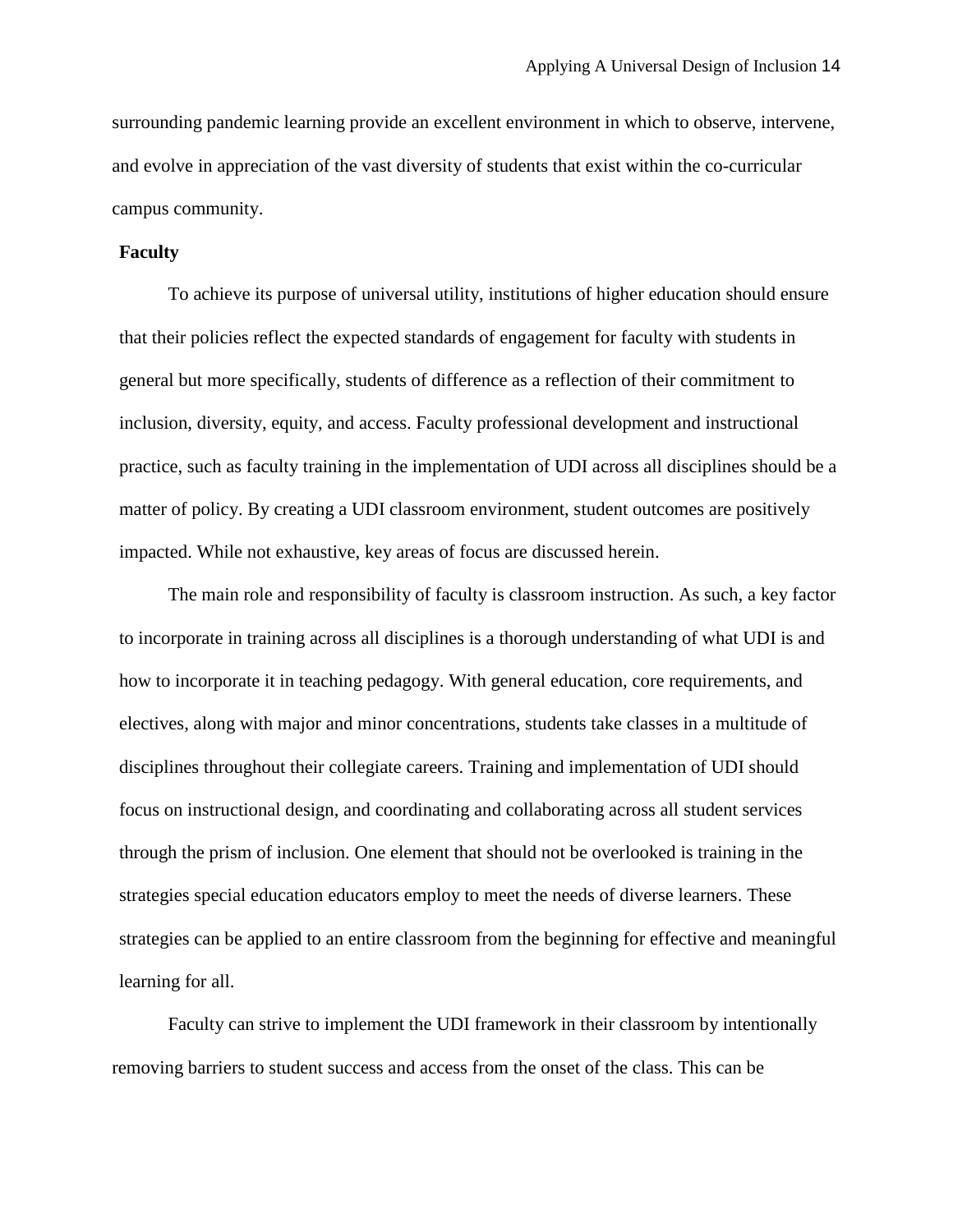accomplished by creating a syllabus utilizing UDI. In regards to representation, faculty can intentionally include clear and concise directions in detailed steps of the components of an assignment, scaffolding of assignments, and providing rubrics for all graded components. With students coming to the table with various academic and skill levels, coupled with intersecting identities, faculty should intentionally design their courses with UDI-supported strategies included.

In the syllabus or on the learning management system (D2L, Brightspace, Canvas, Blackboard, etc), faculty can create links to resources so that content may be accessible via a word document and pdf. Providing notes and study guides assists all students and fosters inclusion. Faculty should utilize consistency in the week-to-week activities and set due dates at similar times. Through UDI, students are provided multiple ways to access the materials, including multiple ways to download content such as videos, PowerPoint, or just the notes page. Additionally if faculty, and staff, consciously provide citations/ copyright for everything (even images) this fosters UDI. Using accessibility features such as text to speech in Microsoft office programs provides an inclusive use of universal design strategies.

To create a classroom with equity, access, and inclusion in mind, faculty can utilize multiple assessment forms such as a choice of selection from a variety of project options. By taking best practices from UDL such as the use of multiple means of demonstrating competency (Center or Excellence in Universal Design, 2020), e.g. providing homework or assignment options to represent understanding of the concept or demonstration of a skill through a video, audio file or written text applicable to the content, coupled with incorporating inclusive practices which allow for the reflection of culture and identities, UDI can be used to develop an effective and accessible class. Depending on the discipline, alternative choices in ways to display their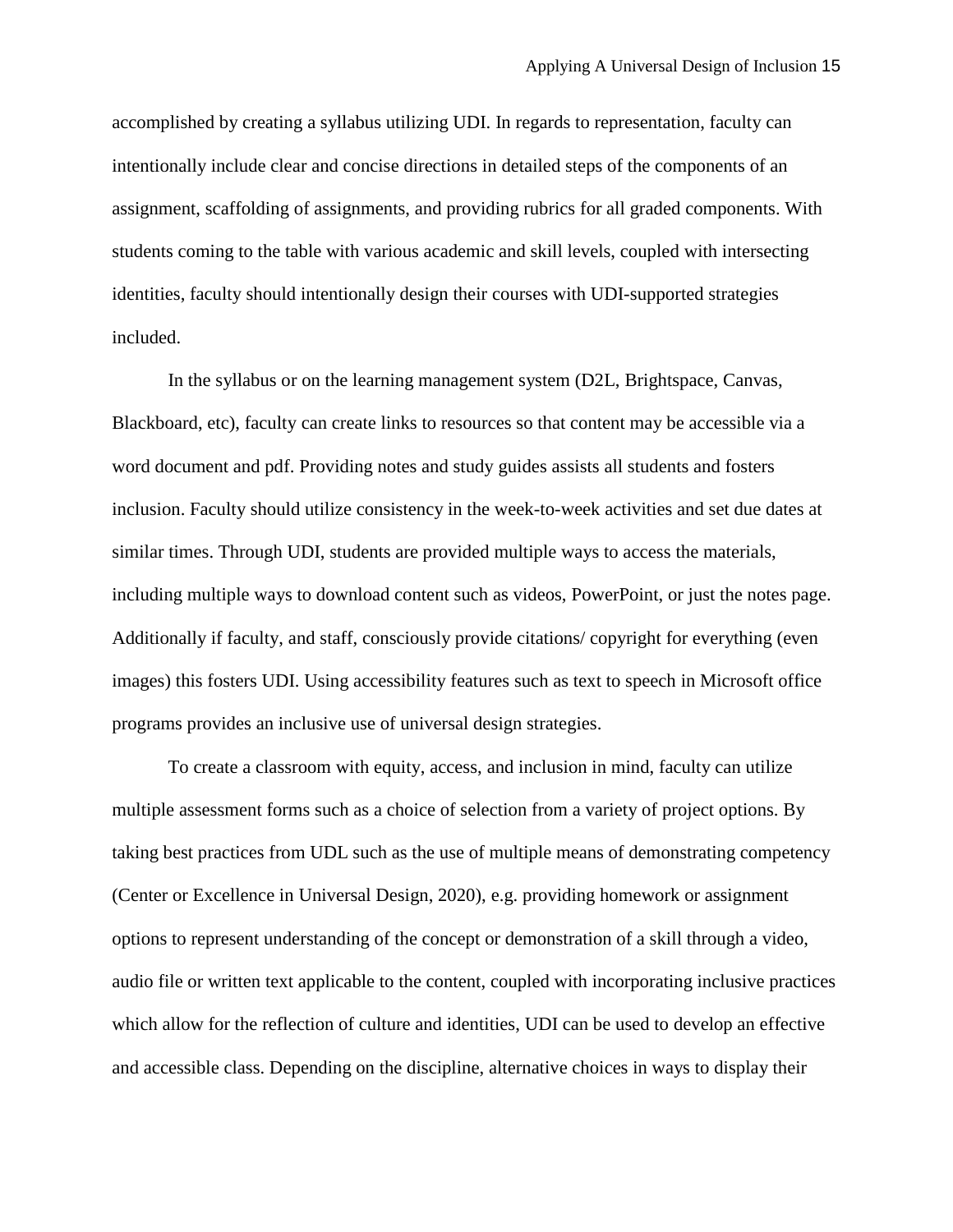knowledge may be more effective such as allowing students to create an infographic, poster, paper, or concept map. UDI allows for the utilization of a variety of instructional and assessment practices that are inclusive of all students of difference.

Class participation is one component that varies by discipline and faculty members teaching pedagogy. Some examples of strategies that can be employed for increasing classroom engagement through multiple modes can include, standard means such as attendance and verbal sharing, and alternative methods such as clickers, polls, contributing to the chat feature, class blog, reading responses, participation in class activities, or creating exit tickets. The utilization of software such as *flipgrid* for discussions is a unique way to engage students. Additionally, faculty can provide the choice for students to work on their own, with partners, or in groups (Tomlinson & Imbeau, 2010). It could also include choice in where and how they choose to engage (as appropriate to the instructional goals and objectives). Students may be allowed to work outside of the physical classroom environment or virtually, or utilize low or high tech assistive devices. Faculty should also be mindful of identity or cultural practices and experiences that impact how students engage. For example, students coming from cultural backgrounds where speaking up in class is not a part of their experience, should be encouraged but not forced to speak in class as this could lead to feelings of discomfort or even extreme distress. This could also apply to students with anxiety disorders. The use of small group discussions, think-pairshare or collaboration through group texting could be employed.

In online settings, the UDI framework is even more applicable and must be created through the intentional engagement of all students. In any learning environment, the faculty needs to inspire interest and motivation to learn. In an online environment, creating a community of inclusion becomes even more critical. Whether in person or synchronously online, create an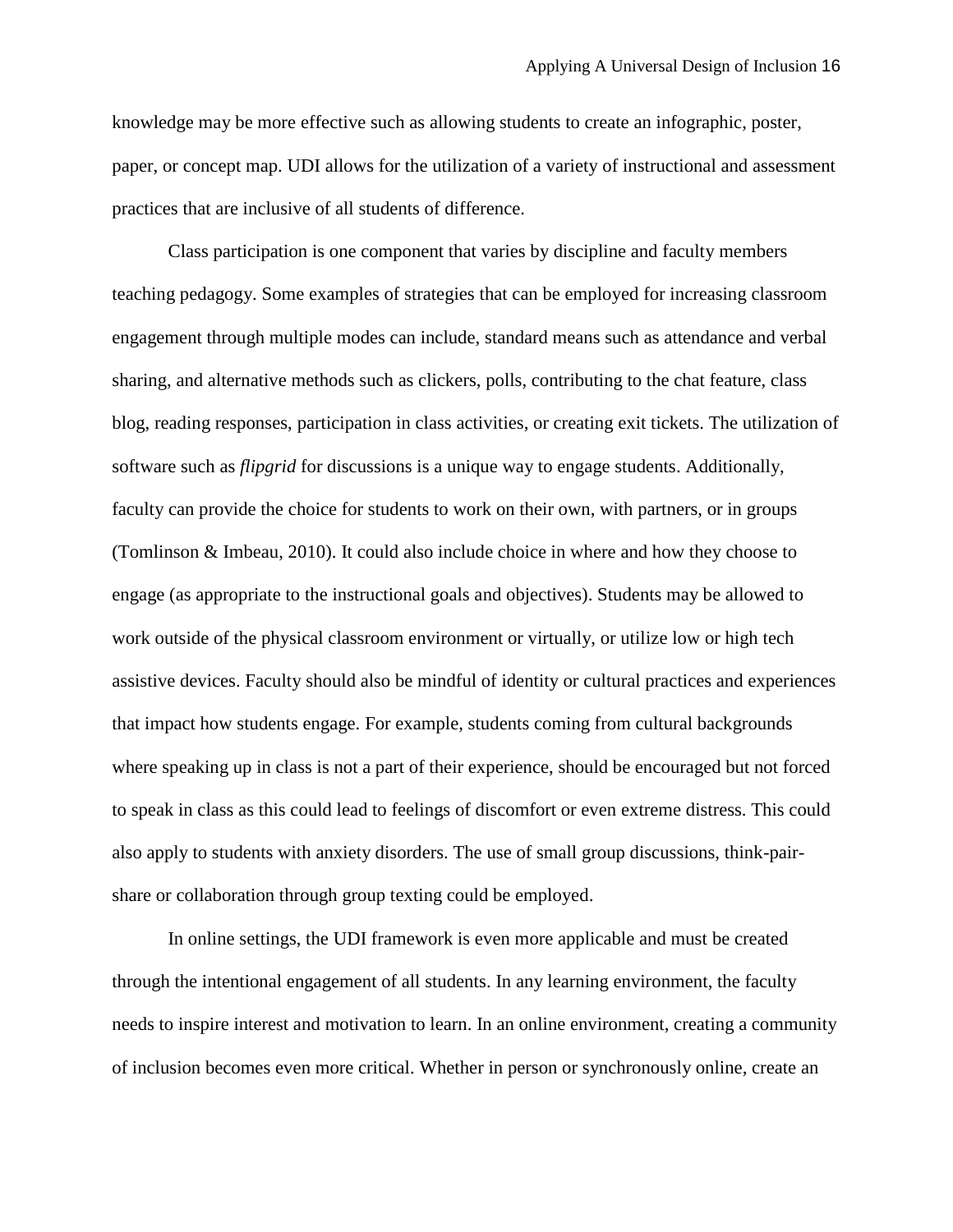environment with opportunities where students feel comfortable bantering or hanging out before and after class. One fun strategy faculty can employ is the creation of a class music playlist, even content specific for continued application. To cultivate an environment of intentional engagement that celebrates diversity and promotes inclusion, faculty can gently guide students to make connections with one another. This can be done through intentionally structured heterogeneous groups that work together throughout the semester, or by facilitating informal study groups which allow heterogeneous groups or identity groups to collaborate. This promotion of meaningful social and academic interactions among and across persons and/or groups of difference aligns with Tienda's (2013) definition of inclusion.

In an online class, faculty can create an icebreaker that allows students to express themselves, a favorite picture, "Who am I'' PowerPoint slide, or a virtual background that expresses their culture, mood, identity, or viewpoint without judgment. However, students must be made cognizant that while tolerance and acceptance are embraced, hate speech or offensive images, etc. will not be promoted. Faculty may provide parameters for what is appropriate or create opportunities for respectful vetting for display ahead of the class. This can also serve a dual purpose of encouraging students to turn their video on. Additionally, faculty can identify points of connection or talking points, noting their students intersecting identities.

Taken together, professional development should focus on faculty training in multiple areas including but not limited to the use of educational technology, inclusive assessment methodologies, and inclusive and multi-modal culturally and identity relevant teaching pedagogy. As a matter of policy, institutions should facilitate professional development for faculty, along with staff and administration, so that all may work collaboratively to implement and foster an inclusive higher education experience built on the framework of UDI.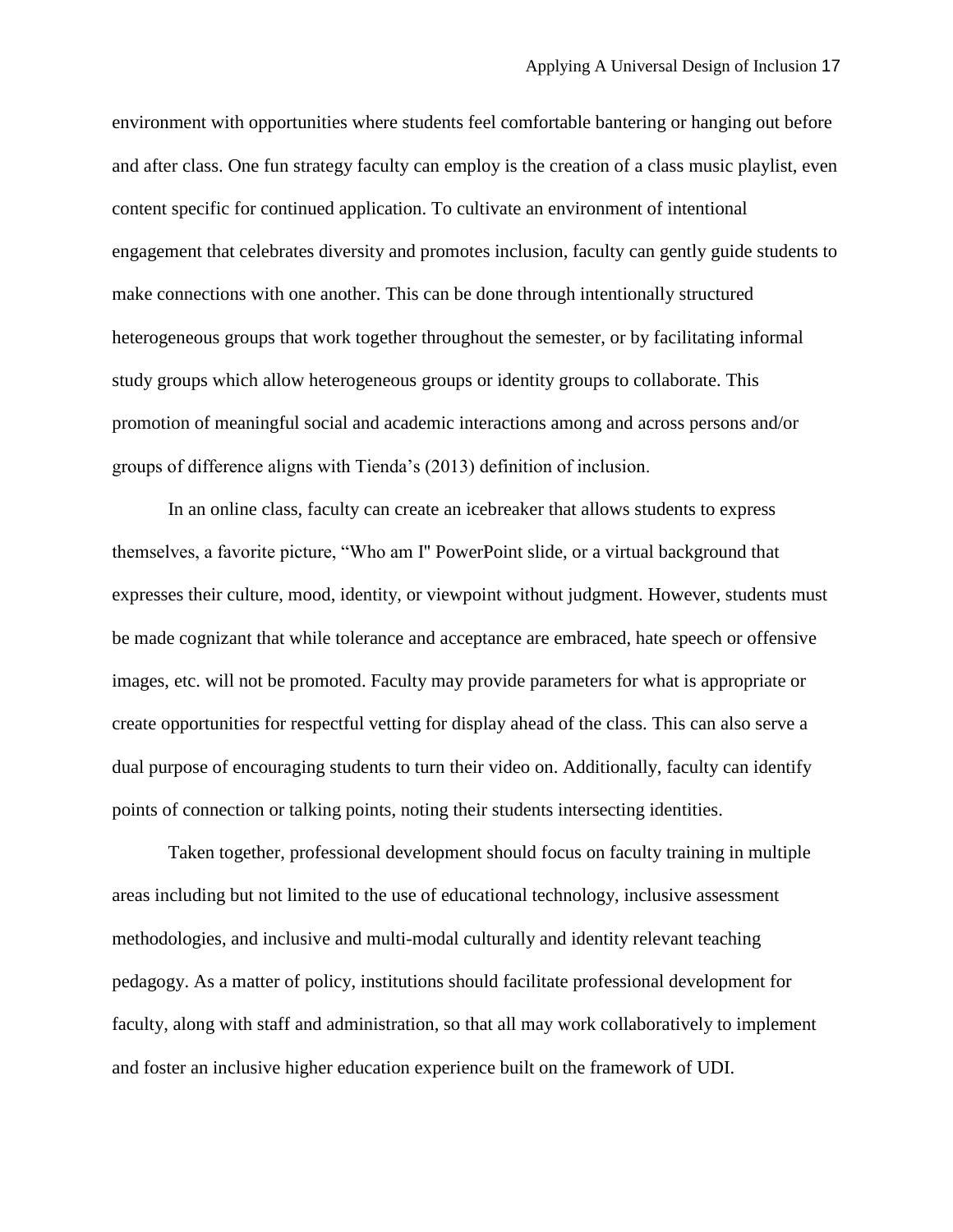## **Conclusion**

The main purpose of higher education is to be a universal utility for the students and ultimately the societies they serve. Institutions of higher education are microcosms of society and the reality is that monolithic societies no longer exist. As such, the policies and practices of any institution should reflect these changes and must be weaved into the ethos of the institutions with no room for ambiguity. Universal Design of Inclusion creates this framework for change and growth and should be applied in higher education. As previously defined by these authors, UDI is the deliberate creation, restructuring, and maintenance of policies, programming, and education to create an environment of acceptance, celebration, and empowerment of individuals, as they are while respecting the diversity of individual identities, exceptionalities, and other characteristics. As a matter of advocacy for persons of difference, realizing full inclusion in institutions of higher education through UDI-informed and supported practices and policies will ensure full access for all students leading to more positive experiences and improved outcomes overall.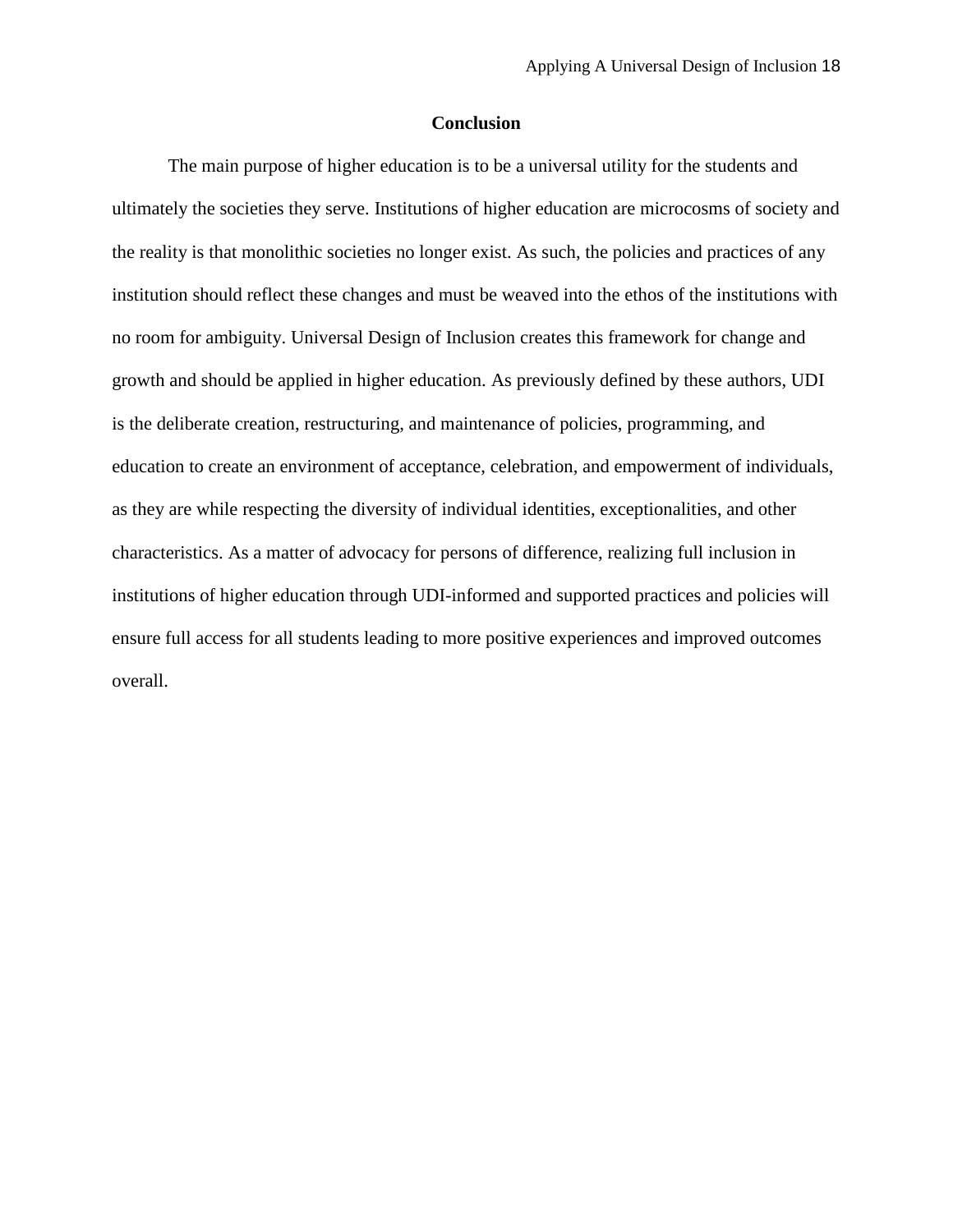#### **References**

- American Psychiatric Association. (2013). Diagnostic and statistical manual of mental disorders (5th Ed.). Washington, DC: Author.
- American College Personnel Association and National Association of Student Personnel Administrators. (1997). The Seven Principles of Good Practice for Student Affairs. Washington, D.C
- Aron, E. N., Aron, A., & Jagiellowicz, J. (2012). Sensory processing sensitivity: A review in the light of the evolution of biological responsivity. *Personality and Social Psychology Review*, *16*(3), 262-282.
- Blimling, G. S., & Whitt, E. J. (1998). Principles of Good Practice: For Student Affairs. *About Campus*, *3*(1), 10-15.
- Blumenfeld, W. J., Weber, G. N., & Rankin, S. (2016). In our own voice: Campus climate as a mediating factor in the persistence of LGBT people in higher education. *Queering classrooms: Personal narratives and educational practices to support LGBTQ youth in schools*, 1-20.
- Center or Excellence in Universal Design (2020). What is Universal Design?. Retrieved from What is Universal Design | Centre for Excellence in Universal Design.
- Chang, M. J., Denson, N., (2015). Dynamic Relationships: identifying moderators that maximize benefits associated with diversity. *The Journal of Higher Education*, 86(1), 1-31.
- Chang, R. Y., (2016). Understanding the purpose of higher education: An analysis of the economic and social benefits for completing a college degree. *Journal of Education Policy, Planning and Administration* 6 (5), 1-40, Retrieved from [\\*Untitled](https://www.researchgate.net/profile/Roy-Chan-3/publication/305228497_Understanding_the_purpose_of_higher_education_An_analysis_of_the_economic_and_social_benefits_for_completing_a_college_degree/links/5785af9d08aef321de2a9cec/Understanding-the-purpose-of-higher-education-An-analysis-of-the-economic-and-social-benefits-for-completing-a-college-degree.pdf)  [\(researchgate.net\)](https://www.researchgate.net/profile/Roy-Chan-3/publication/305228497_Understanding_the_purpose_of_higher_education_An_analysis_of_the_economic_and_social_benefits_for_completing_a_college_degree/links/5785af9d08aef321de2a9cec/Understanding-the-purpose-of-higher-education-An-analysis-of-the-economic-and-social-benefits-for-completing-a-college-degree.pdf).
- Darcy, S. (2012). Disability, access, and inclusion in the event industry: A call for inclusive event research. *Event Management*, *16*(3), 259-265.
- Deflorio, L., Oikonomidoy, E., Sanchez, J. E., Wiest, L.R., (2018) Student perceptions of inclusiveness in a college of education with respect to diversity. College Student Journal 52(3), 397-409.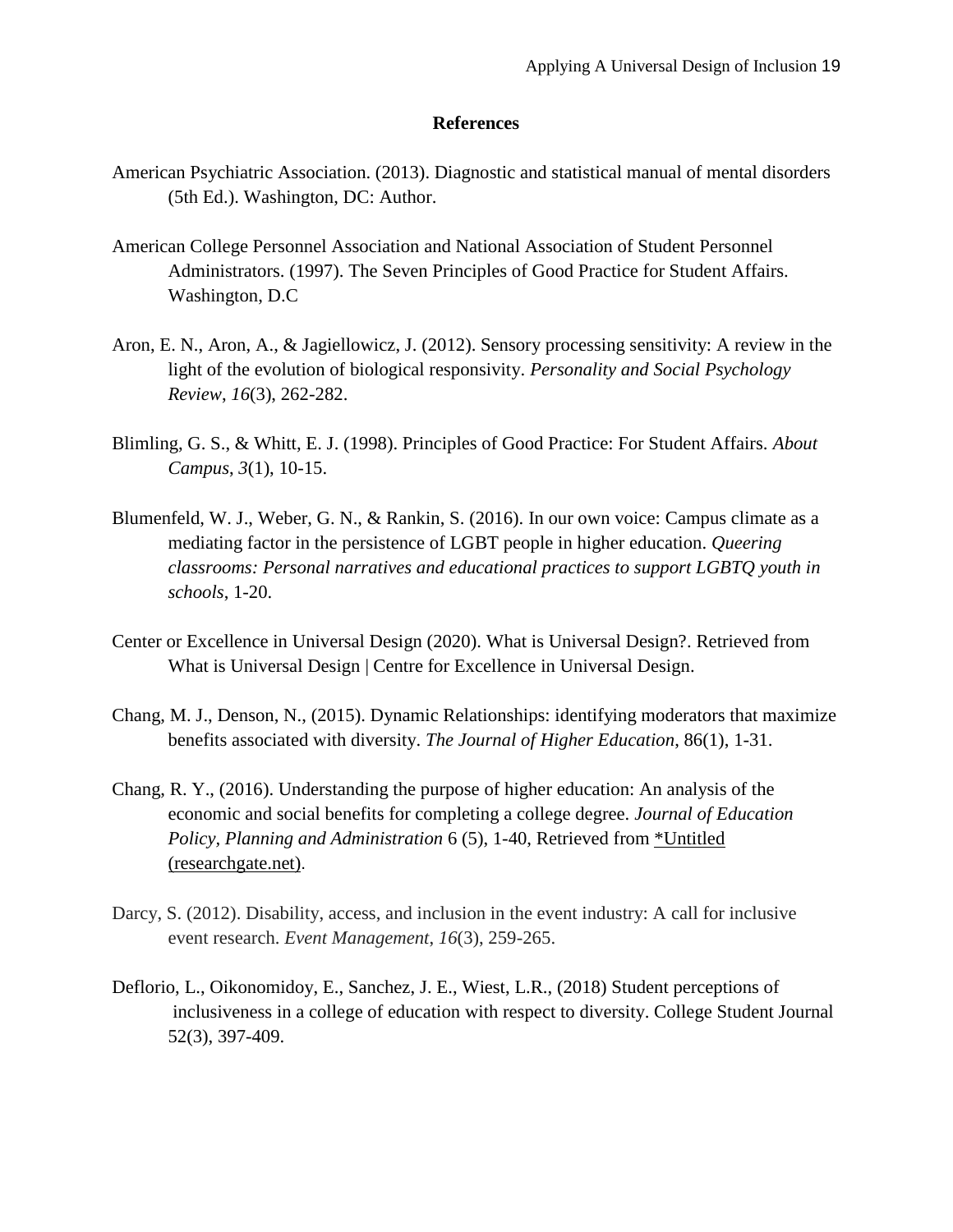- Disabilities, Opportunities, Internetworking, and Technology. (2019). What is universal design? Retrieved from https://www.washington.edu/doit/what-universal-design-0#header.
- Cameron Indoor Stadium Becomes Sensory Inclusive. Retrieved from https://today.duke.edu/2019/12/cameron-indoor-stadium-becomes-sensory-inclusive. April 30, 2021.
- Gernsbacher, M. A. (2015). Video captions benefit everyone. *Policy insights from the behavioral and brain sciences*, *2*(1), 195-202.
- Graham, R. D., Haley, K., McCambly, H., (2018). Perceptions of student identities and institutional practices of intersectional programming. College Student Affairs Journal, 36(2), 32-47. Retrieved from http://search.ebscohost.com/login.aspx?direct=true&db=edspmu&AN=edspmu.S238123 3818200021&site=eds-live&scope=site.
- Henry, S. L., Abou-Zahra, S., & Brewer, J. (2014, April). The role of accessibility in a universal web. In *Proceedings of the 11th Web for all Conference* (pp. 1-4).
- Hoyt, J. E. (2021). Student Connections: The Critical Role of Student Affairs and Academic Support Services in Retention Efforts. *Journal of College Student Retention: Research, Theory & Practice*, 1521025121991502.
- Kanakri, S. M., Shepley, M., Varni, J. W., & Tassinary, L. G. (2017). Noise and autism spectrum disorder in children: An exploratory survey. *Research in developmental disabilities*, *63*, 85-94.
- Leake, D. W., & Stodden, R. A. (2014). Higher education and disability: Past and future of underrepresented populations. *Journal of Postsecondary Education and Disability*, *27*(4), 399-408.
- Loes, C., Pascarella, E., Umbach, P., (2012). Effects of diversity experiences on critical thinking skills: who benefits?. The Journal of Higher Education, 83(1), 1-24.
- Morris, K. K., Frechette, C., Dukes III, L., Stowell, N., Topping, N. E., & Brodosi, D. (2016). Closed Captioning Matters: Examining the Value of Closed Captions for" All" Students. Journal of Postsecondary Education and Disability, 29(3), 231-238.
- National Orientation Directors Association (NODA) (2017). Website Databank. Retrieved from www.nodaweb.org/mynoda/databank.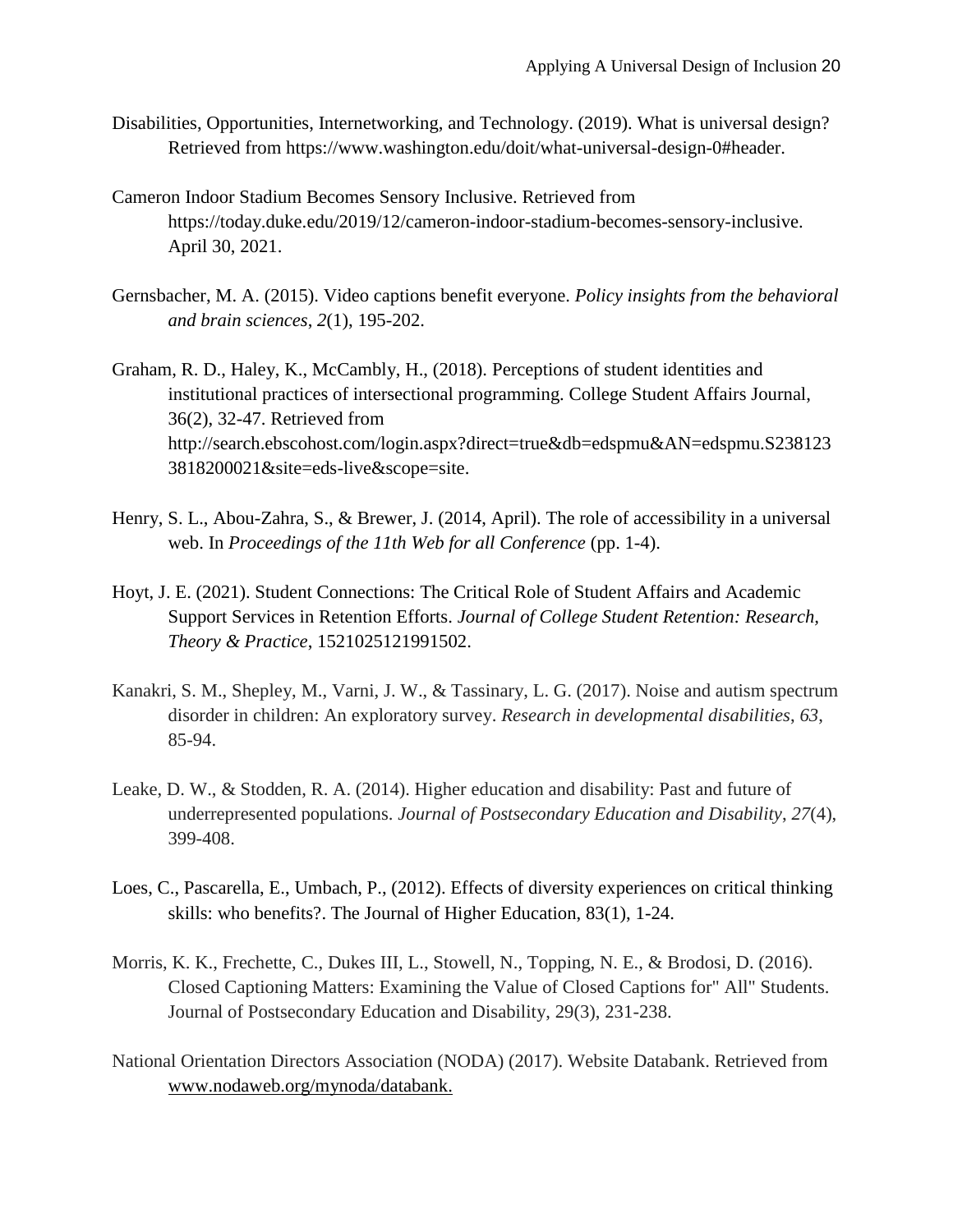- O'Keeffe, P. (2013). A sense of belonging: Improving student retention. *College Student Journal*, *47*(4), 605-613.
- Ostroff, E. (2011). Universal design: an evolving paradigm. *Universal design handbook*, *2*, 34-42.
- Robson, G. J. (2017). The threat of comprehensive overstimulation in modern societies. *Ethics and Information Technology*, *19*(1), 69-80.
- Sax, L. J., Blaney, J. M., Lehman, K. J., Rodriguez, S. L., George, K. L., & Zavala, C. (2018). Sense of belonging in computing: The role of introductory courses for women and underrepresented minority students. *Social Sciences*, *7*(8), 122.
- St. Joseph's University Unveils Autism Brean Room. Retrieved from https://www.sju.edu/news/sju-unveils-autism-break-room-support-sports-fans-autism, April 29, 2021.
- Schmutz, S., Sonderegger, A., & Sauer, J. (2019). Easy-to-read language in disability-friendly websites: Effects on nondisabled users. *Applied Ergonomics, 74*, 97-106.
- Schreuder, E., van Erp, J., Toet, A., & Kallen, V. L. (2016). Emotional responses to multisensory environmental stimuli: A conceptual framework and literature review. *Sage Open*, *6*(1), 2158244016630591.
- Scourboutakos, M. J., Mah, C. L., Murphy, S. A., Mazza, F. N., Barrett, N., McFadden, B., & L'Abbé, M. R. (2017). Testing a beverage and fruit/vegetable education intervention in a university dining hall. *Journal of nutrition education and behavior*, *49*(6), 457-465.
- Stewart, D. L., & Nicolazzo, Z. (2018). High impact of [whiteness] on trans\* students in postsecondary education. *Equity & Excellence in Education*, *51*(2), 132-145.
- Tomlinson, C.A. & Imbeau, M.B. (2010) *Leading and Managing a Differentiated Classroom.* Retrieved from: eBook Collection (EBSCOHost) AN 348041.
- National Center on Universal Design for Learning. (2013). What is UDL? Retrieved from http://www.udlcenter.org/aboutudl/whatisudl.
- Sogari, G., Velez-Argumedo, C., Gómez, M. I., & Mora, C. (2018). College students and eating habits: A study using an ecological model for healthy behavior. *Nutrients*, *10*(12), 1823.